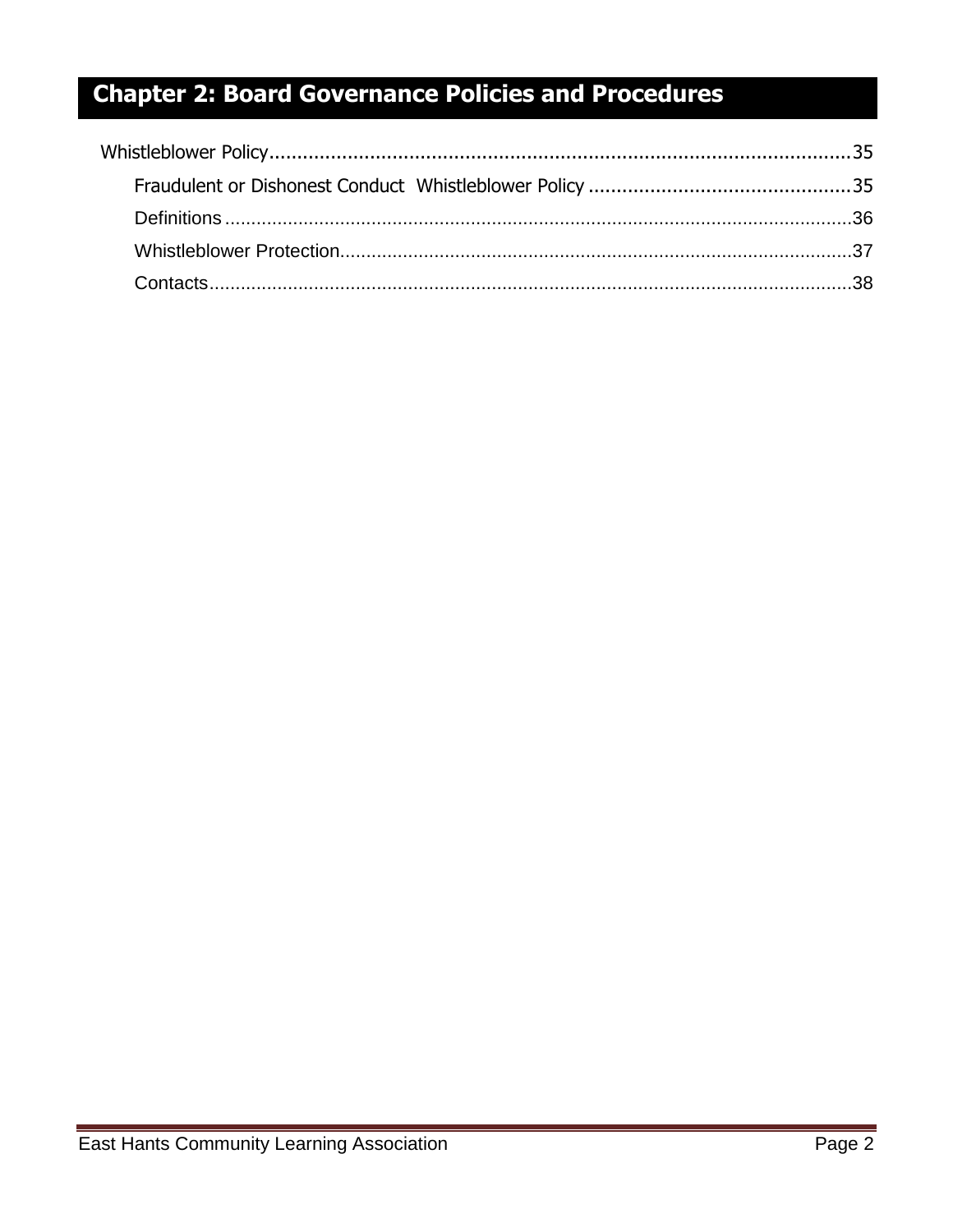| <b>Section: Governance Framework</b> | <b>Policy: Commitment to Good Governance</b> |
|--------------------------------------|----------------------------------------------|
| Approved Date: Dec. 9, 2016          | <b>Policy Number:</b>                        |
| <b>Revision Date: Feb 22, 2021</b>   | 2.1.1                                        |

## <span id="page-2-0"></span>**Policy**

The Board of Directors will govern with an emphasis on the following:

- Outward vision rather than internal preoccupation;
- Encouragement of diversity in viewpoints;
- Strategic leadership more than administrative detail;
- Clear distinction between the roles of the Board of Directors and the Executive Director;
- Collective rather than individual decisions;
- Future rather than past or present;
- Proactivity.

## <span id="page-2-1"></span>**Accordingly;**

The Board will cultivate a sense of group responsibility. The Board, not the employees, will be responsible for excellence in governing. The Board will initiate direction and policy, not merely react to employee initiatives. The Board will use the expertise of individual members to enhance the ability of the Board as a whole rather than to substitute individual judgements for the Board's values. The Board will allow no officer, individual, or committee of the board to hinder or be an excuse for not fulfilling board commitments.

The Board will direct, control and inspire the association through the careful establishment of written direction and policies reflecting the Board's values and perspectives about what is to be achieved and how it should be accomplished.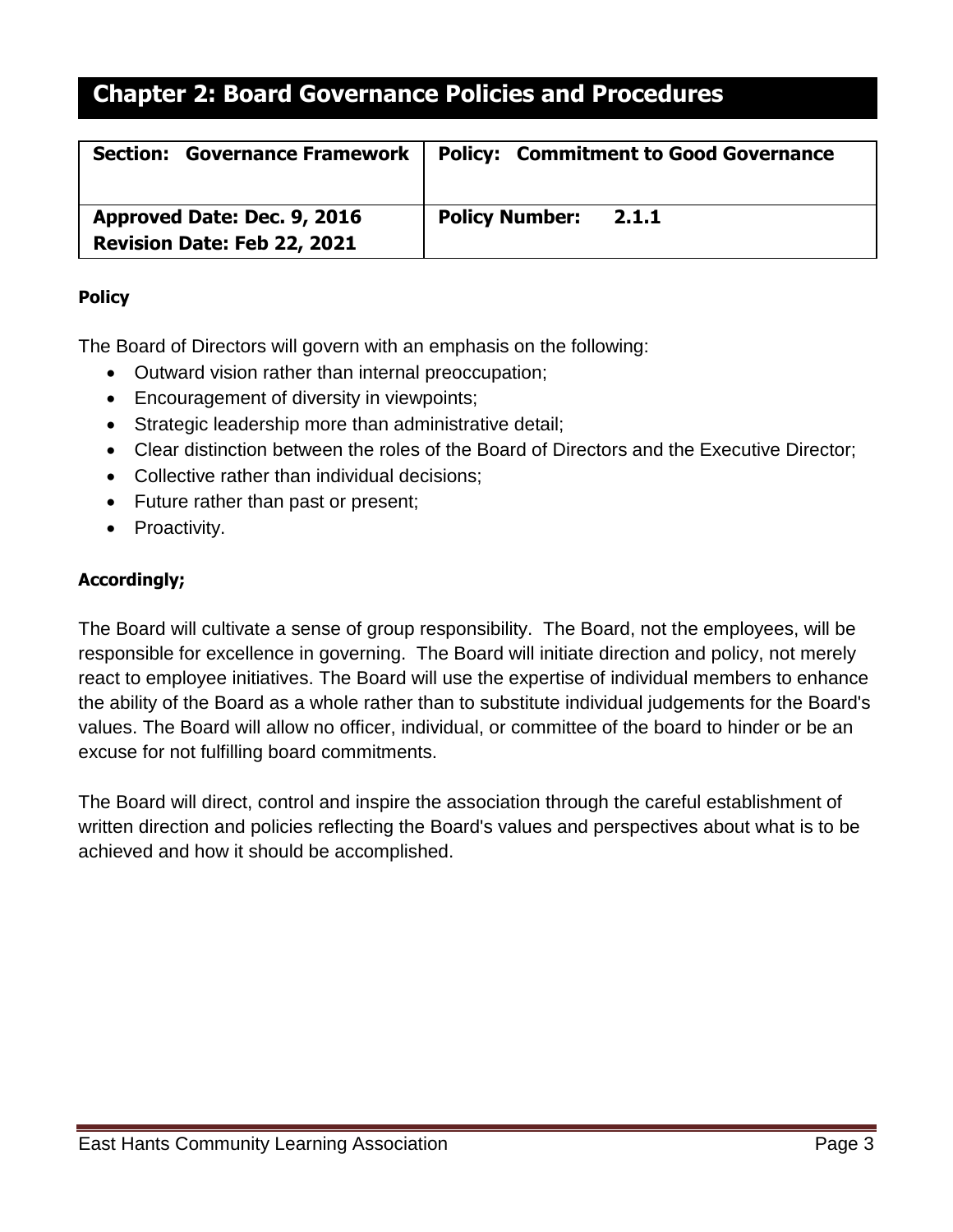| <b>Governance Framework</b>  <br><b>Section:</b> | <b>Policy: Commitment to Good Governance</b> |
|--------------------------------------------------|----------------------------------------------|
| Approved Date: Dec. 9, 2016                      | <b>Policy Number:</b>                        |
| <b>Revision Date: Feb 22, 2021</b>               | 2.1.1                                        |

The Board will enforce upon itself whatever discipline appropriate to govern with excellence. Discipline will apply to matters such as attendance, preparation, decision and policy making, respect of roles, Board education and evaluation.

Continual board development will include orientation of new board members in the Board's governance processes, and periodic board discussion of process improvement. The Board will monitor and discuss the Board's process and performance at regular intervals. Self-monitoring will include comparison of Board priorities, activities and actions to Board Governance plans, policies, and practices.

Board members will not individually exercise authority over employees. Because the Executive Director works for the full Board, they will not be required to obtain approval of any single Board member before an executive action unless specific required by Board policy.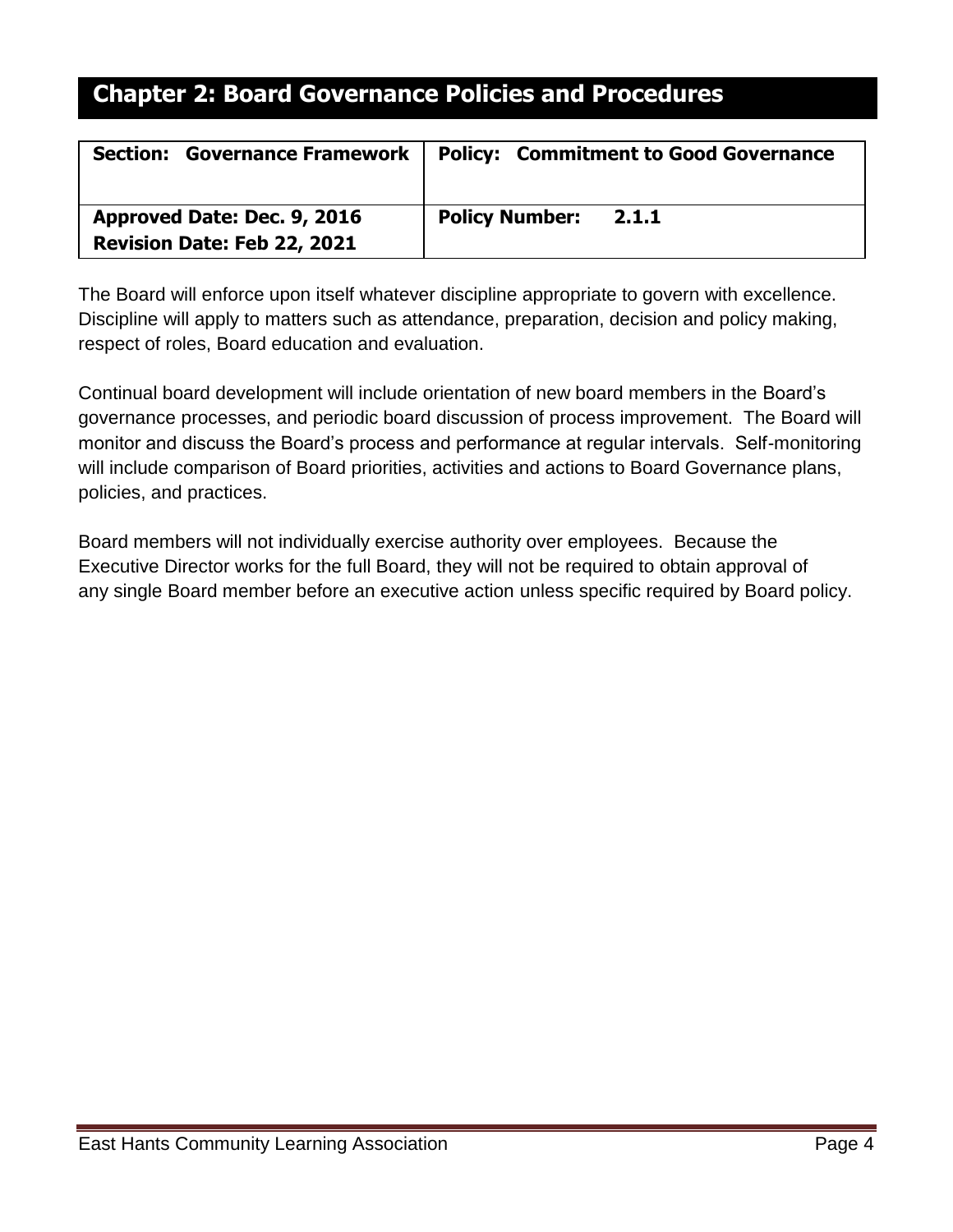| Section: Roles and<br><b>Responsibilities</b> | <b>Policy: Board of Directors' Responsibility</b> |
|-----------------------------------------------|---------------------------------------------------|
| Approved Date: Dec. 9, 2016                   | <b>Policy Number:</b>                             |
| <b>Revision Date: Feb 22, 2021</b>            | 2.2.1                                             |

## <span id="page-4-0"></span>**Policy**

The Board is responsible for leading, by example, the organization forward to the mandate of the East Hants Community Learning Association and representing the membership in determining appropriate organizational performance.

- <span id="page-4-1"></span>1. Develop, maintain and strengthen policies and practices that will achieve the strategic priorities of the East Hants Community Learning Association.
- 2. It is the responsibility of the Board to link to and solicit feedback on a regular basis from the members as well as other key stakeholders.
- 3. Carry out its job with discipline, emphasizing strategic priorities rather than short term issues, policy rather than single events, and group rather than individual decisions.
- 4. Specifically address the following:
	- a. The development and maintenance of a strategic plan and priorities;
	- b. The approval of a business plan and budget consistent with the strategic plan;
	- c. Provide the Executive Director with clear direction so that employees are not delayed in the performance of their duties waiting for Board approvals whenever possible;
	- d. Development of policies to guide the actions of the organization;
	- e. Monitor performance of the organization to ensure compliance with priorities, directions and policies;
	- f. Represent the community in its decision making;
	- g. Represent the organization within the community.
- 5. Monitor the Executive Director's performance in accordance with priorities and policies.
- 6. Development and maintenance of the Board agenda. Material related to the agenda shall be distributed with adequate lead-time for preparation as agreed to by the Board of Directors.
- 7. Board members shall prepare for meetings and participate productively in discussion, always within the boundaries of discipline established by the Board.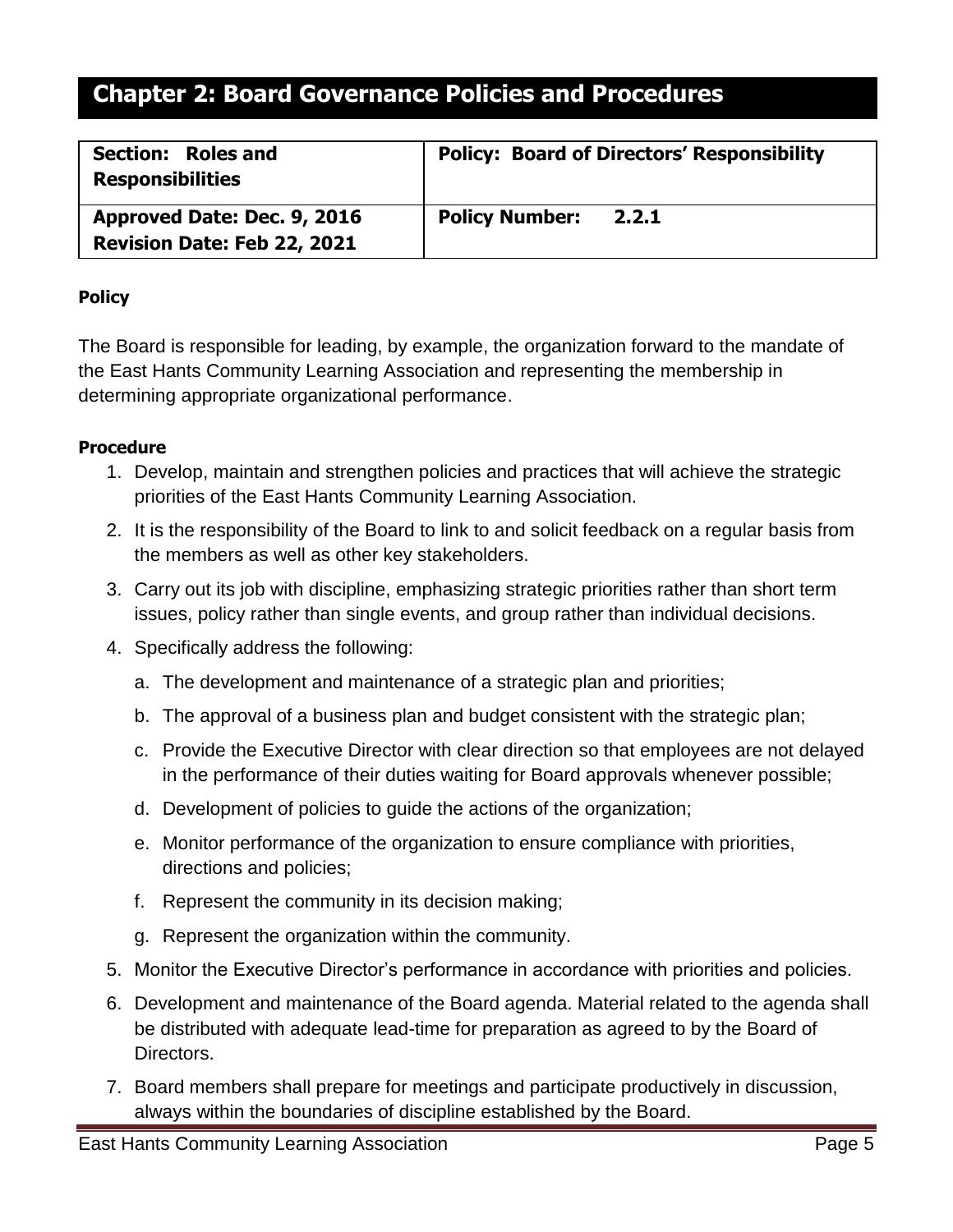| Section: Roles and<br><b>Responsibilities</b> | <b>Policy: Board of Directors' Responsibility</b> |
|-----------------------------------------------|---------------------------------------------------|
| Approved Date: Dec. 9, 2016                   | <b>Policy Number:</b>                             |
| Revision Date: Feb 22, 2021                   | 2.2.1                                             |

- 8. The Board will self-monitor its performance at each meeting. Self-monitoring will include: comparison of board activity to the Board policies, behaviours in accordance with approved codes of conduct, and achievement of priorities.
- 9. The Board and Executive Director shall keep minutes that will consist only of a record of the business transacted at the meeting. It is important that sufficient information is included in motions, reports or preamble so as to make certain the minutes are able to be clearly understood by future readers.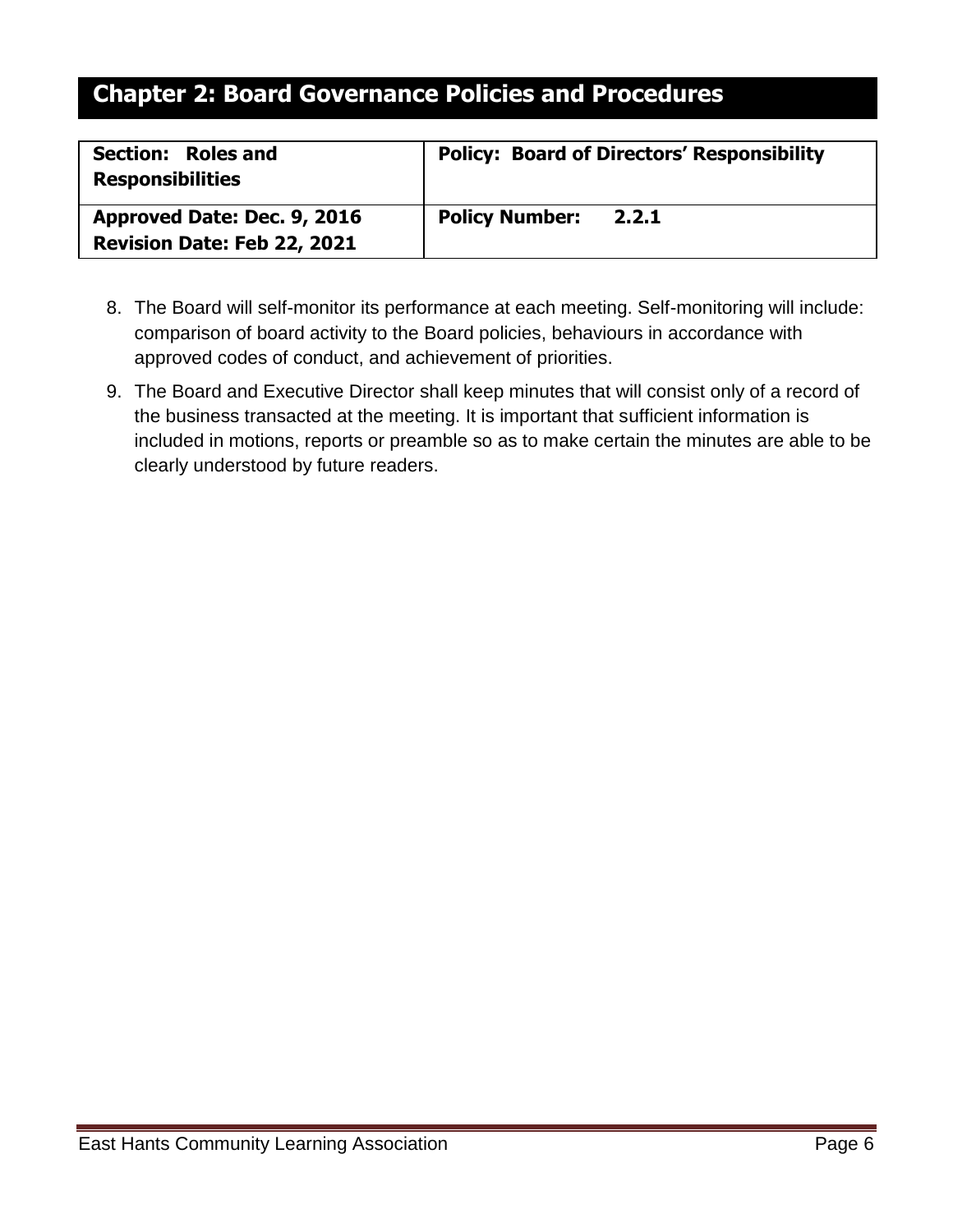| <b>Section: Roles and</b><br><b>Responsibilities</b> | <b>Policy: The Chairperson</b> |
|------------------------------------------------------|--------------------------------|
| Approved Date: Dec. 9, 2016                          | <b>Policy Number:</b>          |
| <b>Revision Date: Feb 22, 2021</b>                   | 2.2.2                          |

## <span id="page-6-0"></span>**Policy**

The Chairperson ensures the integrity and fulfilment of the Board's process and represents the board to members, stakeholders and other outside parties.

- 1. The Chairperson will remind the Board to behave consistently within its own rules and those legitimately imposed upon it from outside the organization.
- 2. Meeting discussion content will be only issues that, according to board policy, clearly belong to the board to decide, not the Executive Director.
- 3. The Chairperson is empowered to chair General Association and Board of Directors meetings, with all the commonly accepted power of that position, including the use a specific set of rules of order as determined by the Association to facilitate efficient meetings.
- 4. Deliberation will be fair, open and thorough, but also timely, orderly and to the point
- 5. The Chairperson has no authority to make specific decisions about policies created by the Board, therefore the Chairperson has no singular authority to supervise or direct the Executive Director or others, unless explicitly authorized to do so by the Board.
- 6. The Chairperson will request the excused and unexcused absences of Board members be noted in the Board minutes.
- 7. The Chairperson is empowered to recommend the mechanism and process for dealing with matters and issues of the Board.
- 8. The Chairperson shall be an official spokesperson for the Association.
- 9. The Chairperson may be one of the Association's signing officers.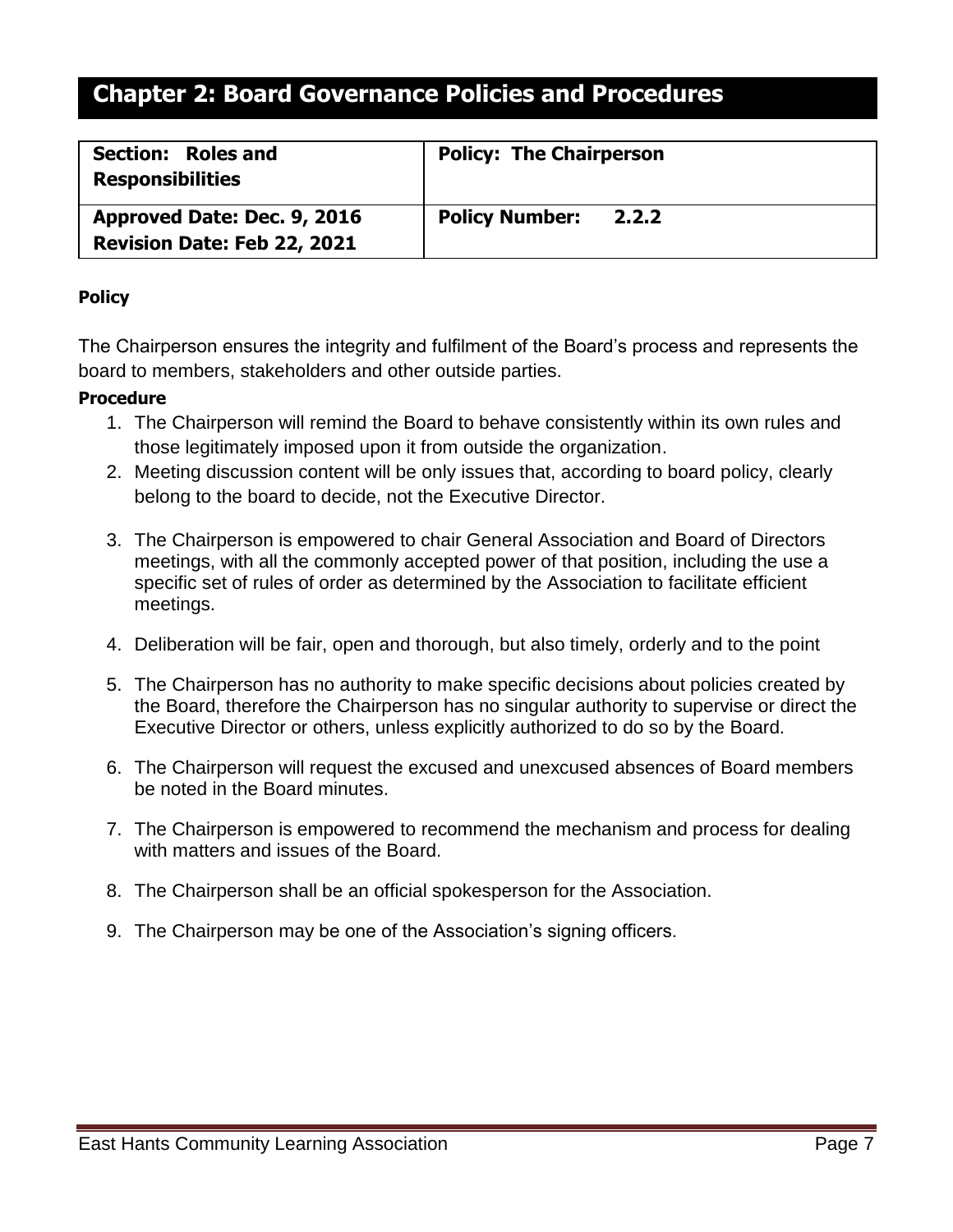| <b>Section: Roles and</b><br><b>Responsibilities</b> | <b>Policy: The Chairperson</b> |
|------------------------------------------------------|--------------------------------|
| Approved Date: Dec. 9, 2016                          | <b>Policy Number:</b>          |
| <b>Revision Date: Feb 22, 2021</b>                   | 2.2.2                          |

- 10.The Chairperson will ensure that new Board members receive an orientation to their position.
- 11.The Chairperson will be an ex-officio on all board committees.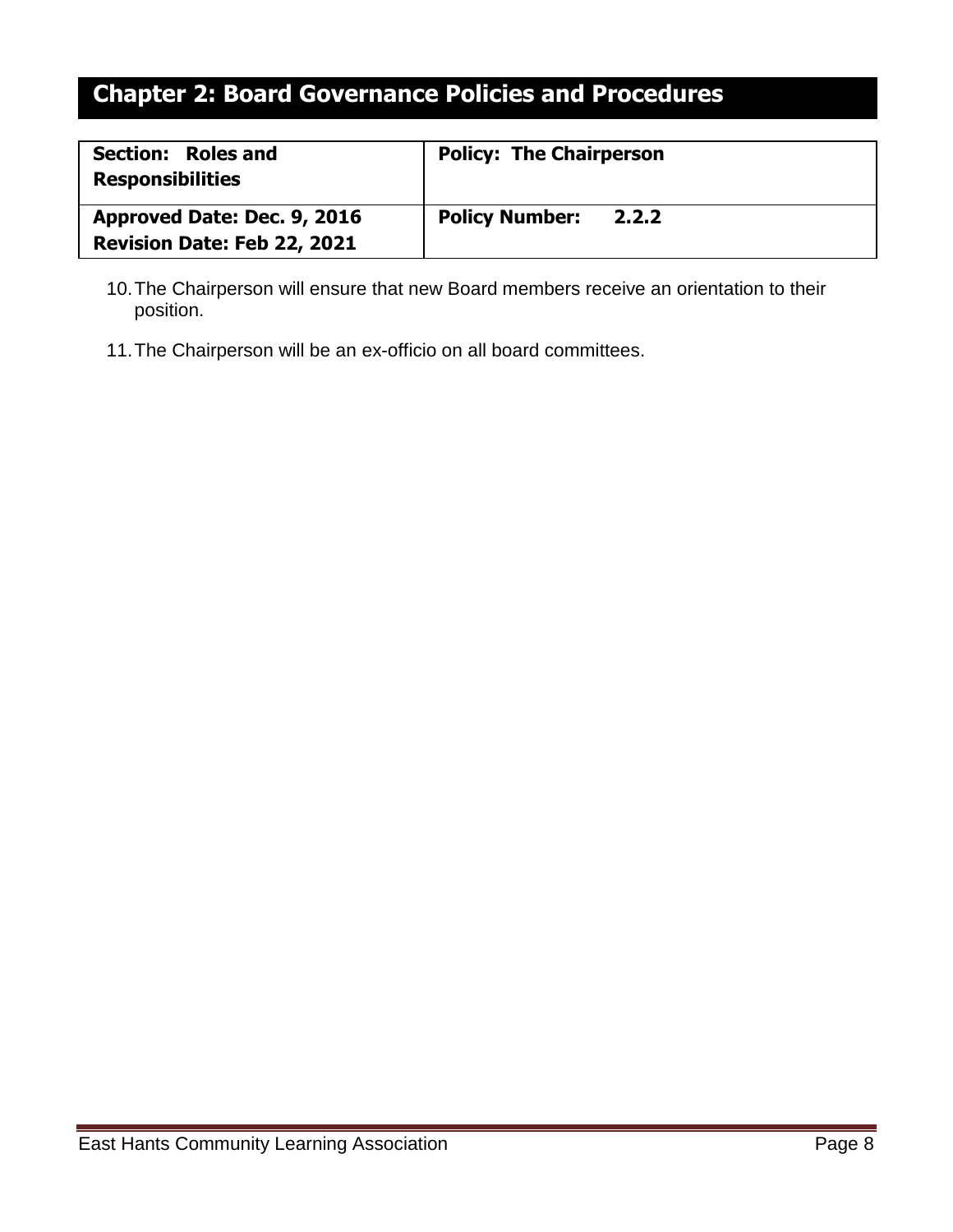| <b>Section: Roles and Responsibilities</b> | <b>Policy: The Vice Chairperson</b> |
|--------------------------------------------|-------------------------------------|
| Approved Date: Dec. 9, 2016                | <b>Policy Number:</b>               |
| <b>Revision Date: Feb 22, 2021</b>         | 2.2.3                               |

## <span id="page-8-0"></span>**Policy**

The Vice Chair shall provide leadership to the Board of Directors and Association in the temporary or permanent absence of the Chair. The Vice Chair will also assist in the governance of the association as requested.

- 1. The Vice Chair shall represent the Chair in their absence.
- 2. The Vice chair will Chair the Human Resource Management Committee.
- 3. The Vice Chair will manage and supervise the Association's whistle blowing process.
- 4. The Vice Chair may be one of the Association's signing officers.
- 5. The Vice Chair will assume the position of Chair if the chair is unable to complete their term for any reason.
- 6. It is the intention of the Association that the Vice Chair succeeds the Chair upon the completion of their term. Therefore, persons willing to serve as Vice Chair are expected to be available to serve a term as Chair upon completion of the term of the Chair. If the Vice Chair is unable or unwilling to do so they will inform the Board of Directors as soon as possible.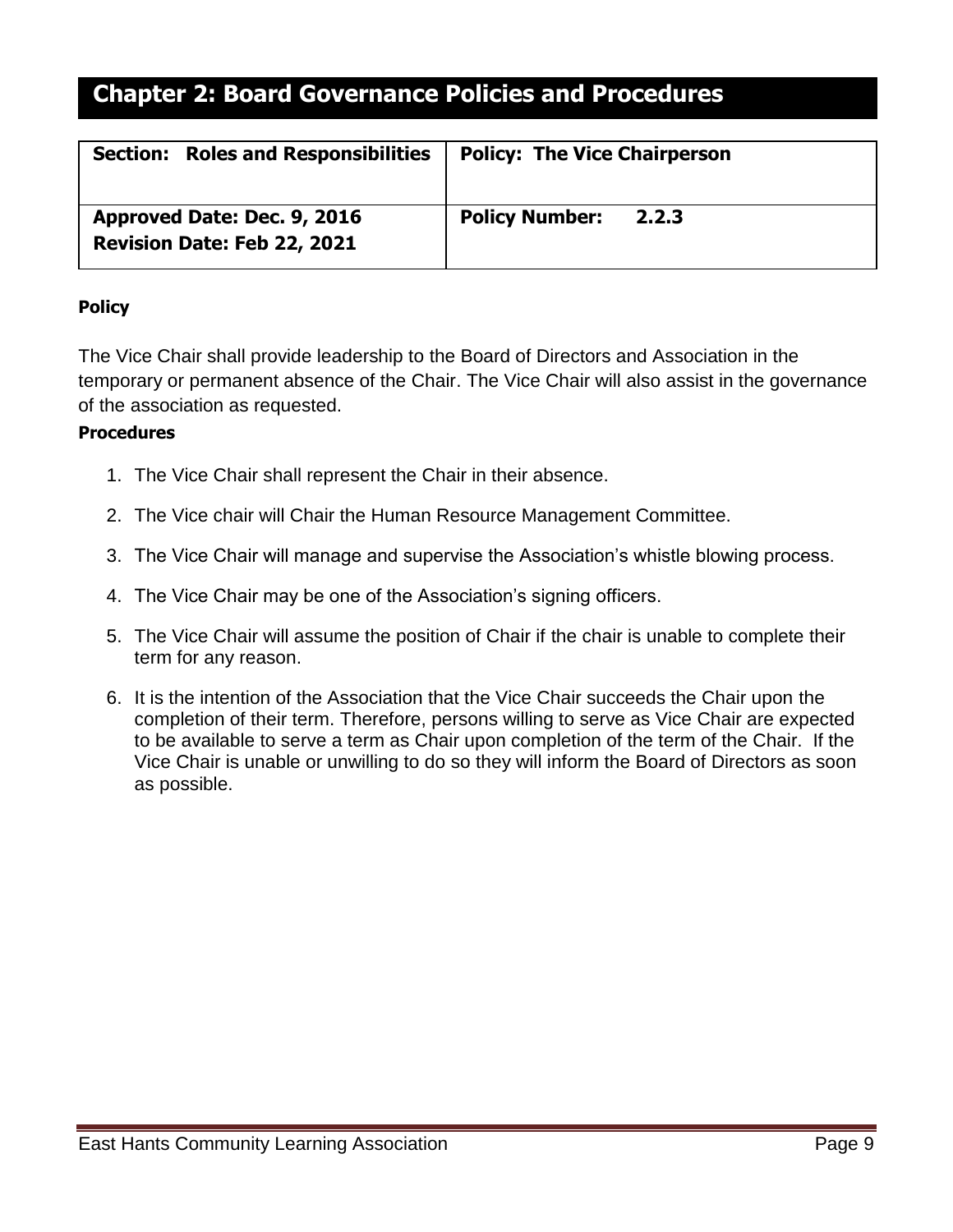| <b>Section: Roles and Responsibilities</b> | <b>Policy: The Treasurer</b> |
|--------------------------------------------|------------------------------|
| Approved Date: Dec. 9, 2016                | <b>Policy Number:</b>        |
| <b>Revision Date: Feb 22, 2021</b>         | 2.2.4                        |

## <span id="page-9-0"></span>**Policy**

The Treasurer shall provide expertise to the Board of Directors in their financial responsibilities as well as assist the Executive Director in ensuring the day to day finances are handled appropriately.

- 1. The Treasurer shall participate in the business planning and budget preparation process with the Executive Director.
- 2. The Treasurer shall chair the Board of Directors Finance Committee.
- 3. The Treasurer shall be one of the Association's signing officers.
- 4. The Treasurer will ensure that accounts and accounting records are maintained as required by generally accepted accounting principles.
- 5. The Treasurer will ensure that all the Board Members are trained in reading and interpreting the financial statements.
- 6. The Treasurer, in conjunction with the Executive Director, shall present the financial statements at Board of Directors and General Association meetings.
- 7. When required, the Treasurer shall lead the negotiation with the auditor.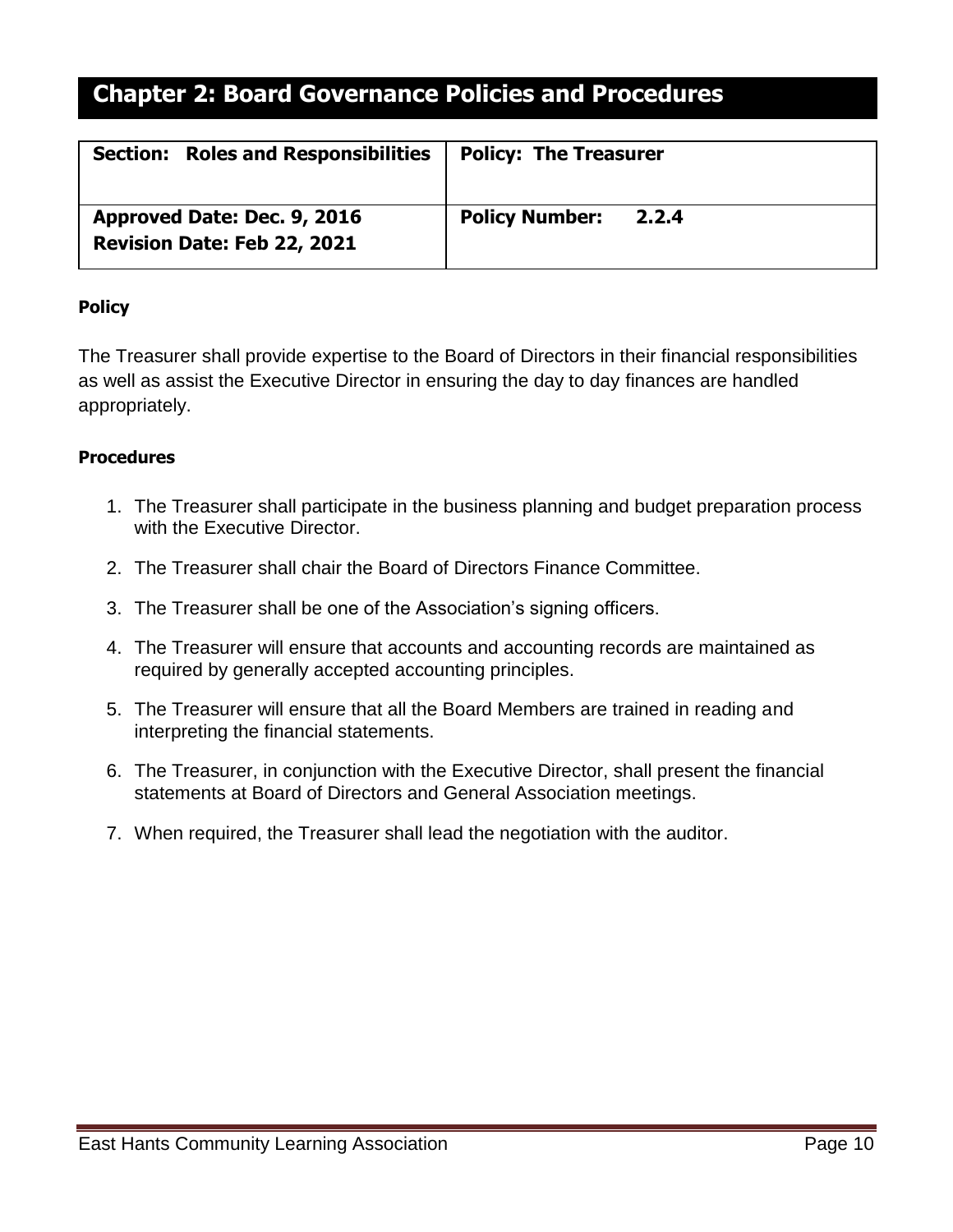| <b>Section: Roles and Responsibilities</b> | <b>Policy: The Secretary</b> |
|--------------------------------------------|------------------------------|
| Approved Date: Dec. 9, 2016                | <b>Policy Number:</b>        |
| <b>Revision Date: Feb 22, 2021</b>         | 2.2.5                        |

Note: This position may be combined with that of the Treasurer.

## <span id="page-10-0"></span>**Policy**

The Secretary shall be responsible to ensure the minutes of the Association and its Membership list are well maintained.

### **Procedures**

- 1. The Secretary shall ensure that minutes are taken at all meetings of the Board of Director and the general membership. They will also sign such minutes once they have been approved and ensure they are appropriately maintained.
- 2. The Secretary shall ensure that the Membership Register is up-to-date and kept in a secure location.
- 3. The Secretary shall monitor the Association's compliance with its Privacy Policy and shall report upon this yearly.
- 4. The Secretary shall ensure that notices of meetings to Board members (for Board and Association meetings) and the general membership (for Association meetings) are issued as required, using appropriate methods of communication, and within the timelines as specified by the Board of Directors or as outlined in the Association's Bylaws.

Note: if there are inconsistencies between Board policies and Bylaws requirements the Bylaws shall take precedence.

- 5. The Secretary shall ensure records of any Board correspondence are maintained and kept secure.
- 6. The Secretary shall ensure records of any and legal documents received or submitted are maintained and kept secure.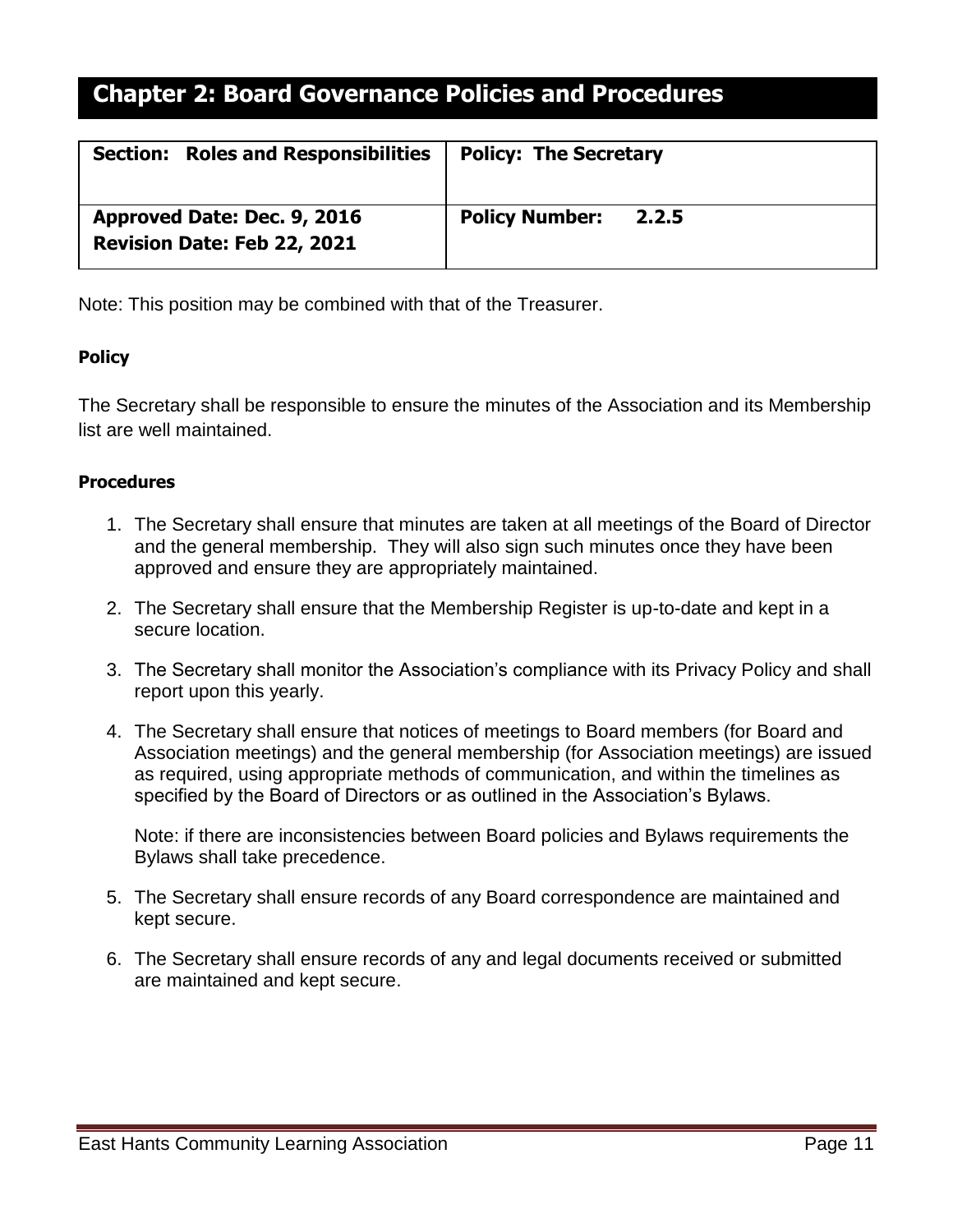| <b>Section: Governance Framework</b> | <b>Policy: Board Committees</b> |
|--------------------------------------|---------------------------------|
| Approved Date: Dec. 9, 2016          | <b>Policy Number:</b>           |
| <b>Revision Date: Feb 22, 2021</b>   | 2.3.1                           |

## <span id="page-11-0"></span>**Policy**

Board committees, when used, will be assigned so as to reinforce the Board's job and not to interfere with delegation from the Board to Executive Director. Committees will be used sparingly. This policy applies to any group that is formed by board action, whether or not it is called a committee and regardless of whether the group includes Board members. It does not apply to committees formed under the authority of the Executive Director.

- <span id="page-11-1"></span>1. Board committees are to help the board do its job. Committees ordinarily will assist the Board by preparing policy alternatives, recommendations, monitoring data, and implications for board deliberation. While a committee may assist in monitoring data the full board may, at any time, review any monitoring data it wishes.
- 2. Board committees are expected to present information in writing at Board meetings as required. Reports are to be circulated prior to the Board meeting and all motions being brought forth by the Board committee are to be included in these written reports.
- 3. Board committees may not speak or act for the Board except when formally given such authority for specific and time-limited purposes. Expectations and authority will be carefully stated in order not to conflict with authority delegated to the Executive Director.
- 4. Board committees cannot exercise authority over employees. Because the Executive Director works for the full Board, they will not be required to obtain approval of a committee before an executive action unless specific required by Board policy. Therefore decisions made in committees generally, unless specifically stated as otherwise, must come forward to the Board of Directors for approval.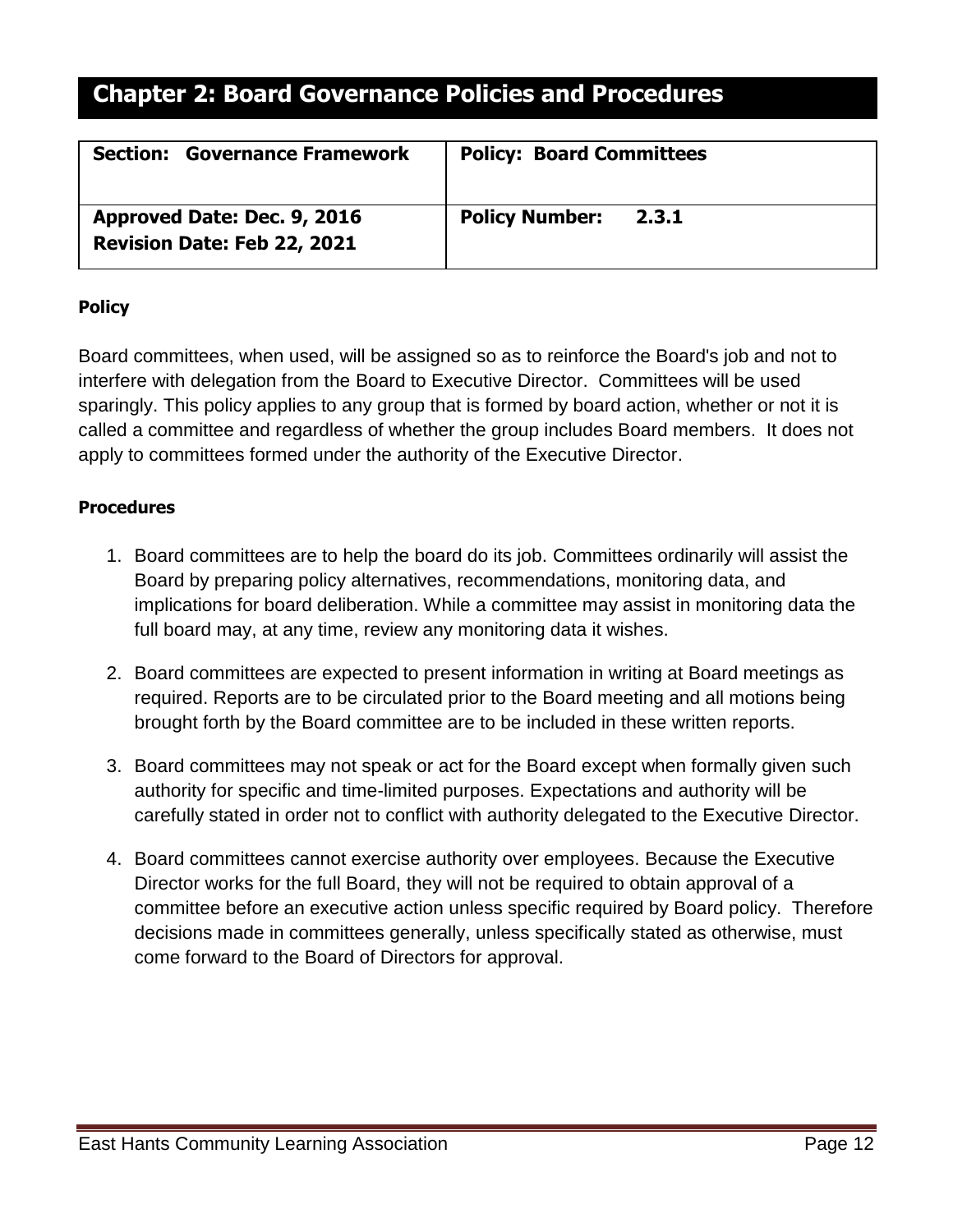| <b>Section: Governance Framework</b> | <b>Policy: Finance Committee</b> |
|--------------------------------------|----------------------------------|
| Approved Date: Dec. 9, 2016          | <b>Policy Number:</b>            |
| <b>Revision Date: Feb 22, 2021</b>   | 2.3.2                            |

## <span id="page-12-0"></span>**Policy**

The Finance Committee is a standing committee of the Board. It shall assist the Board in fulfilling its oversight responsibilities relating to, financial reporting, policies, strategies and activities, and financial risk management. This responsibility is carried out in accordance with approved policies that comply with generally accepted accounting principles (GAAP).

## **Roles of the Committee**

In fulfilling its mandate, the Committee will perform the following tasks:

- 1. On an ongoing basis provide expertise to enhance the quality of Board discussion on financial matters, and facilitate effective Board decision-making in this area.
- 2. Determine the adequacy of East Hants Community Learning Association's internal financial controls and procedures for financial reporting to the Board, members and funding agencies.
- 3. Review East Hants Community Learning Association's financial statements on a regular basis to monitor:
	- a. Adherence to GAAP;
	- b. Financial performance in relation to overall budget and forecasts;
	- c. Financial performance in relation to progress on the Business Plan.
- 4. Develop and oversee the implementation and maintenance of policies to safeguard East Hants Community Learning Association's assets and revenue streams.
- 5. As required, receive reports and advise the Board on the financial implications of any potential decision.
- 6. Assist the Executive Director in the development or revision of the business plan, budget and financial practices, policies or procedures.
- 7. In conjunction with the Executive Director, develop a fund development strategy for the East Hants Community Learning Association.
- 8. Act as the East Hants Community Learning Association's Audit Committee if required.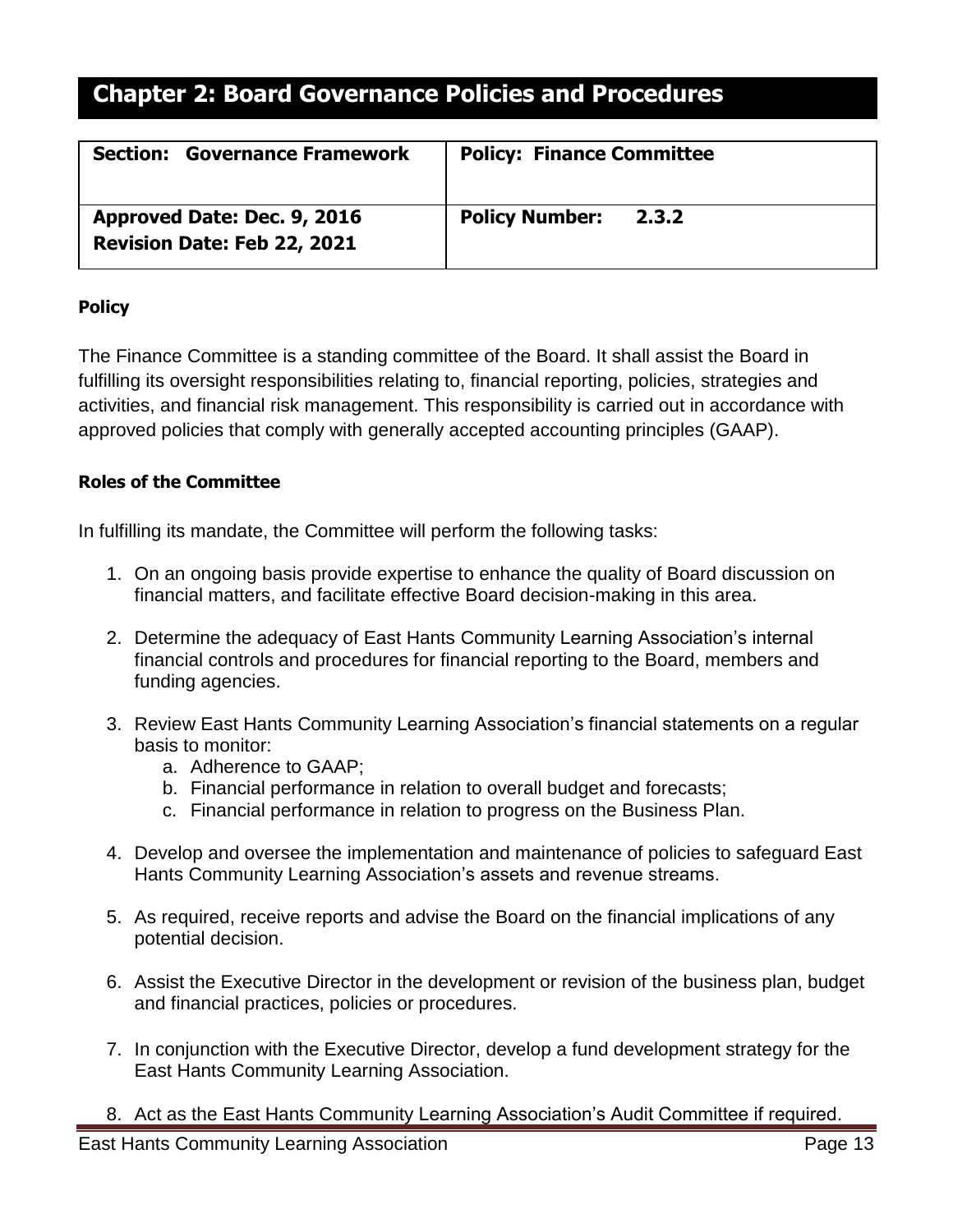- 9. Communicate the outcomes of each meeting to the Board of Directors, providing recommendations for addition, deletion or changes to financial policies and practices.
- 10.Perform such additional tasks as may be delegated to the Committee by the Board from time to time.

## **Committee Membership**

The Committee will be composed of a minimum of three (3) persons. Two (2) member of the Committee must be members of the Board of Directors. Each Committee member will be financially literate as the Board, in its judgment, interprets such qualifications. The Committee will be chaired by the Treasurer (or Secretary/Treasurer if the position is filled as such). At least one member of the Committee should have a recognized Canadian accounting designation or equivalent experience.

Members of the Committee are appointed by the Board of Directors for a term of one (1) year. Should a vacancy occur during the year the Board may appoint a replacement to serve out the remainder of the term. The Board may remove a member of the Committee at any time.

### **Commitment**

Members of the Finance Committee should expect to meet quarterly. Additional work will be required during the development of the business plan and budget or during a financial audit process.

## **Reporting**

The Committee reports to the Board of Directors, in writing, through the Treasurer.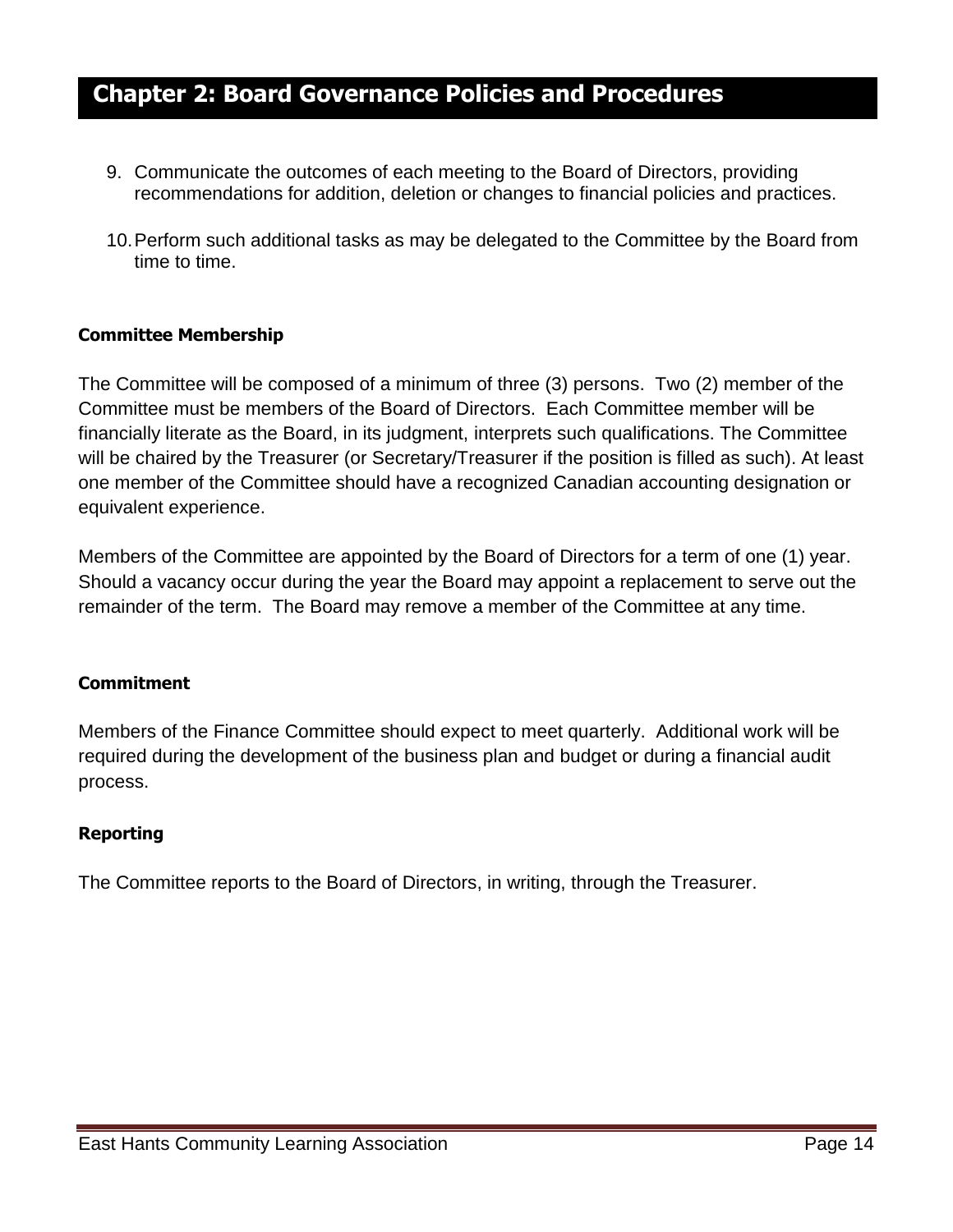| <b>Governance Framework</b>        | <b>Policy: Human Resource Management</b> |
|------------------------------------|------------------------------------------|
| <b>Section:</b>                    | <b>Committee</b>                         |
| Approved Date: Dec. 9, 2016        | <b>Policy Number:</b>                    |
| <b>Revision Date: Feb 22, 2021</b> | 2.3.3                                    |

## <span id="page-14-0"></span>**Policy**

The Human Resource Management Committee is a standing committee of the Board. It shall assist the Board in fulfilling its responsibilities relating to the supervision of the Executive Director and the overall Human Resource Management plan of the East Hants Community Learning Association.

## **Roles of the Committee**

In fulfilling its mandate, the Committee will perform the following tasks:

- **1.** Lead the recruitment process for an Executive Director.
- **2.** Facilitate the Executive Director's performance review process.
- **3.** Provide the Executive Director with general Human Resource Management guidance and information.
- **4.** Monitor Human Resource Management policies and practices on behalf of the Board of Directors and provide recommendations to the Board for policy or practice changes.
- **5.** Lead the Board recruitment and nomination process.
- **6.** Lead the Board of Director's self evaluation process.
- **7.** Act as a Grievance Committee if required.

## **Committee Membership**

The Committee will be composed of a minimum of three (3) persons. Two (2) members of the Committee must be members of the Board of Directors. Each Committee member will have human resource management expertise as the Board, in its judgment, interprets such qualifications. The Committee may be chaired by the Vice Chair. At least one member of the Committee should have a recognized HR certification or equivalent experience.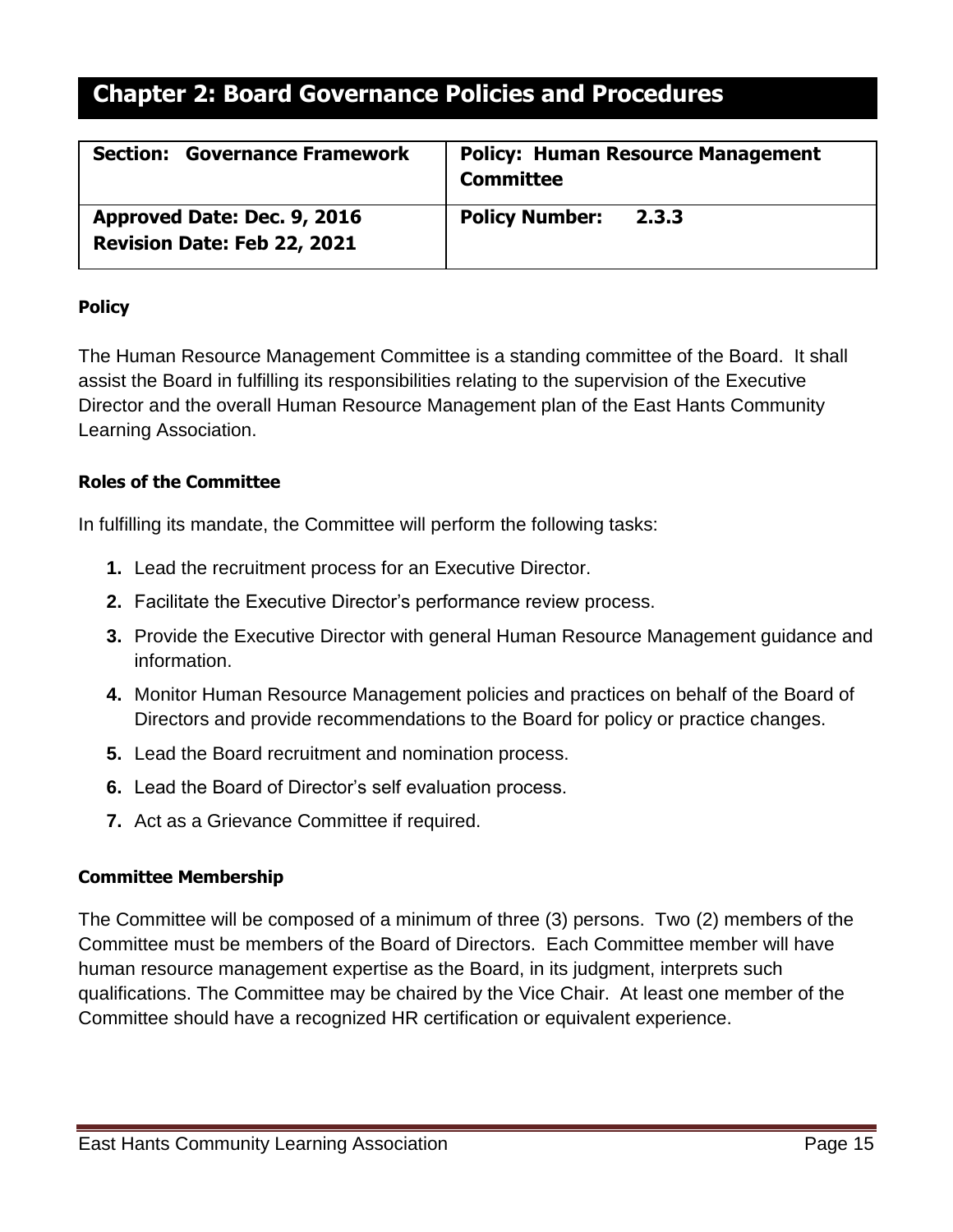| <b>Section: Governance Framework</b> | <b>Policy: Human Resource Management</b><br><b>Committee</b> |
|--------------------------------------|--------------------------------------------------------------|
| Approved Date: Dec. 9, 2016          | <b>Policy Number:</b>                                        |
| <b>Revision Date: Feb 22, 2021</b>   | 2.3.3                                                        |

Members of the Committee are appointed by the Board of Directors for a term of one (1) year. Should a vacancy occur during the year the Board may appoint a replacement to serve out the remainder of the term. The Board may remove a member of the Committee at any time.

## **Commitment**

Members of the Human Resource Management Committee should expect to meet quarterly. Additional work will be required during the recruitment of an Executive Director and in the annual performance appraisal process.

### **Reporting**

The Committee reports to the Board of Directors, in writing, through the Chair of the Human Resource Management Committee.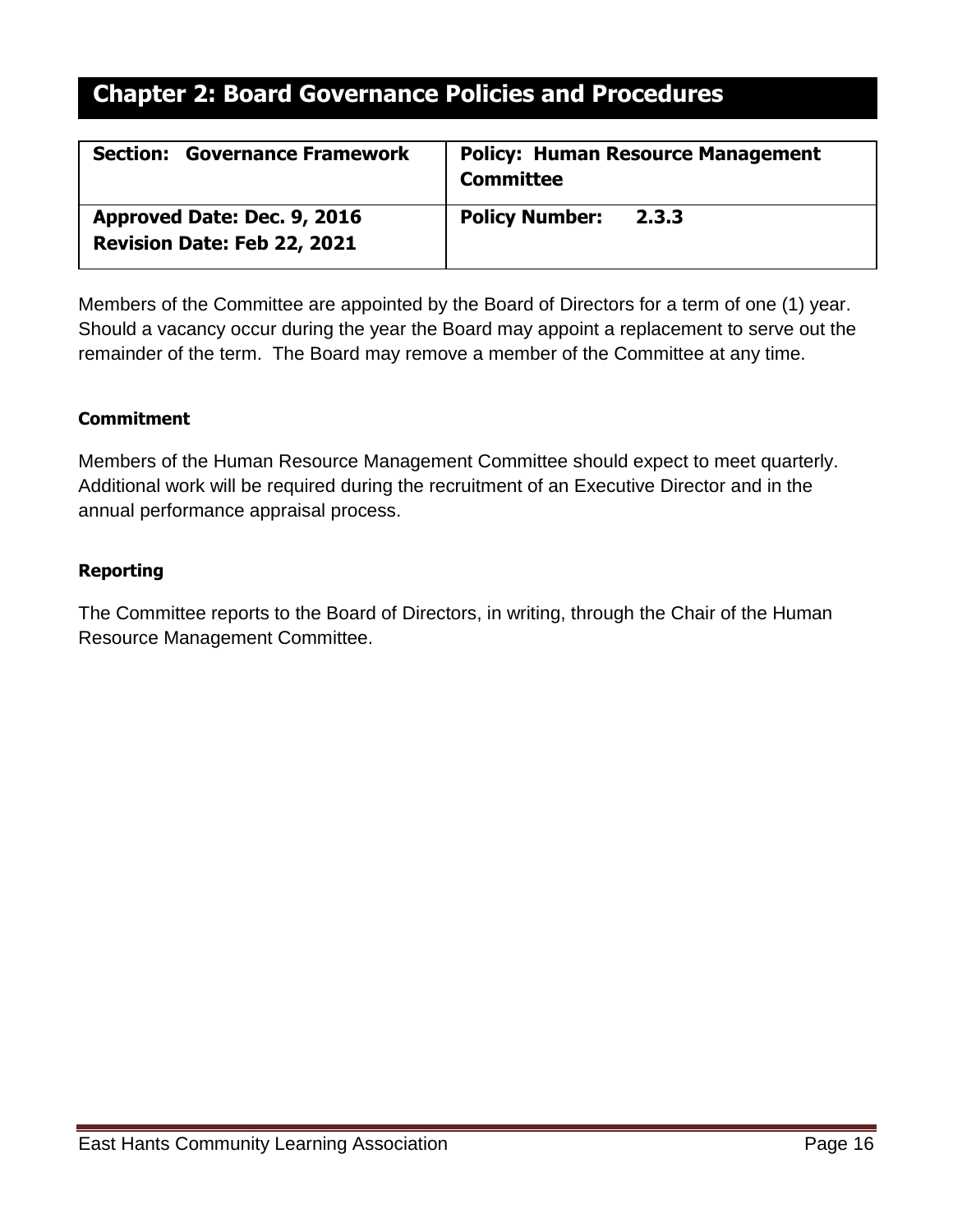| <b>Section: Governance Framework</b> | <b>Policy: Agenda Planning</b> |
|--------------------------------------|--------------------------------|
| Approved Date: Dec. 9, 2016          | <b>Policy Number:</b>          |
| <b>Revision Date: Feb 22, 2021</b>   | 2.3.4                          |

## <span id="page-16-0"></span>**Policy**

The Board of Directors recognizes that the planning of the Board meeting agendas is a critical activity and solely a Board responsibility.

- 1. The Board of Directors, upon their first meeting of the year, will establish a meeting schedule.
- 2. The Board members are to be responsible for the creation of their meeting agenda. An open call for agenda items will be distributed by the Chair before each meeting.
- 3. The Executive Director shall be permitted to add items to the agenda for the Board's review or consideration.
- 4. Background or support materials for Board Meetings shall be distributed 7 days in advance of a scheduled board meeting.
- 5. The Board of Directors standing agenda shall include:
	- a. Approval of the agenda
	- b. Approval of past minutes
	- c. Reports relating to the Strategic Priorities of the Association
	- d. Financial Reports
	- e. Executive Director's report
	- f. Committee reports
	- g. Other business
	- h. Setting of next meeting
- 6. The agenda for the Annual and Extra-ordinary General Meetings will be prepared in accordance with the provision of the bylaws. Before distribution to the membership the Board of Directors shall approve the agenda.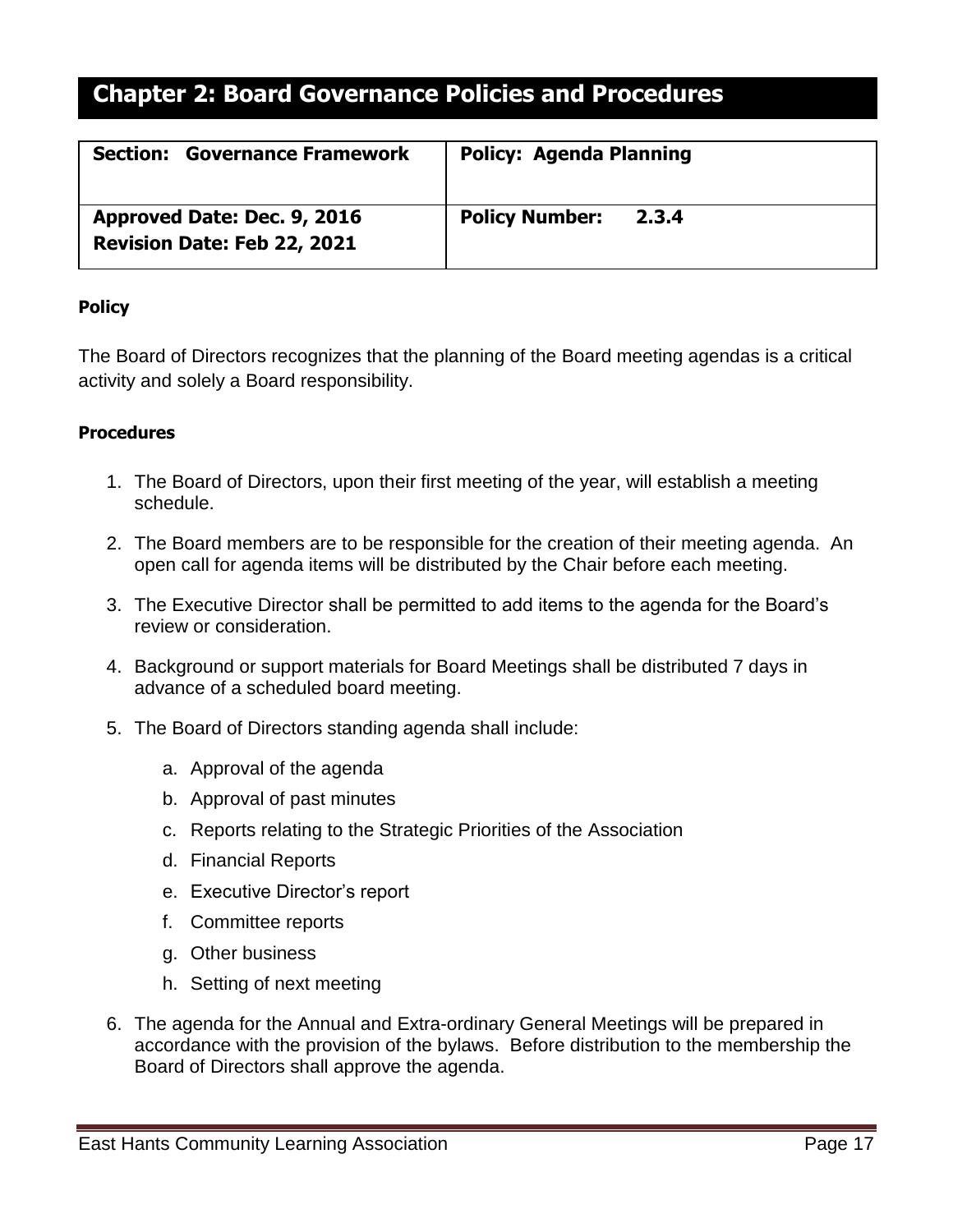| <b>Section: Governance</b>         | <b>Policy: Board Code of Conduct</b> |
|------------------------------------|--------------------------------------|
| Approved Date: Dec. 9, 2016        | <b>Policy Number:</b>                |
| <b>Revision Date: Feb 22, 2021</b> | 2.4.1                                |

## <span id="page-17-0"></span>**Policy**

Members of the Board are committed to ethical, cooperative, and lawful conduct, including proper use of authority when acting as Board members.

- <span id="page-17-1"></span>1. Members must represent loyalty to the interests of the association beyond any other interests. This accountability supersedes any conflicting loyalty such as that to advocacy or interest groups and membership on other boards. It also supersedes the personal interest of any board member acting as a consumer of the organization's services. Should a Board Member not be able to do this they should follow the appropriate procedures as outlined in the conflict of interest policy. Should a Board Member permanently be in a conflict of interest they should resign from the Board of Directors.
- 2. Members will disclose any board membership, role within organization governance, or Employees position(s) (part time, full time or contract) with other organizations, associations, government or companies annually.
- 3. Members are expected to take reasonable steps to avoid conflict of interest with respect to their fiduciary & statutory (legal) responsibilities.
- 4. Board members may not attempt to exercise individual authority over the organization except as explicitly set forth in Board policies.
- 5. Members interaction with the Executive Director must recognize the lack of authority vested in an individual except when explicitly Board-authorized.
- 6. Members' interactions with public, press or other entities must recognize the same limitation and the inability of any Board member to speak for the Board except to repeat explicitly stated Board decisions.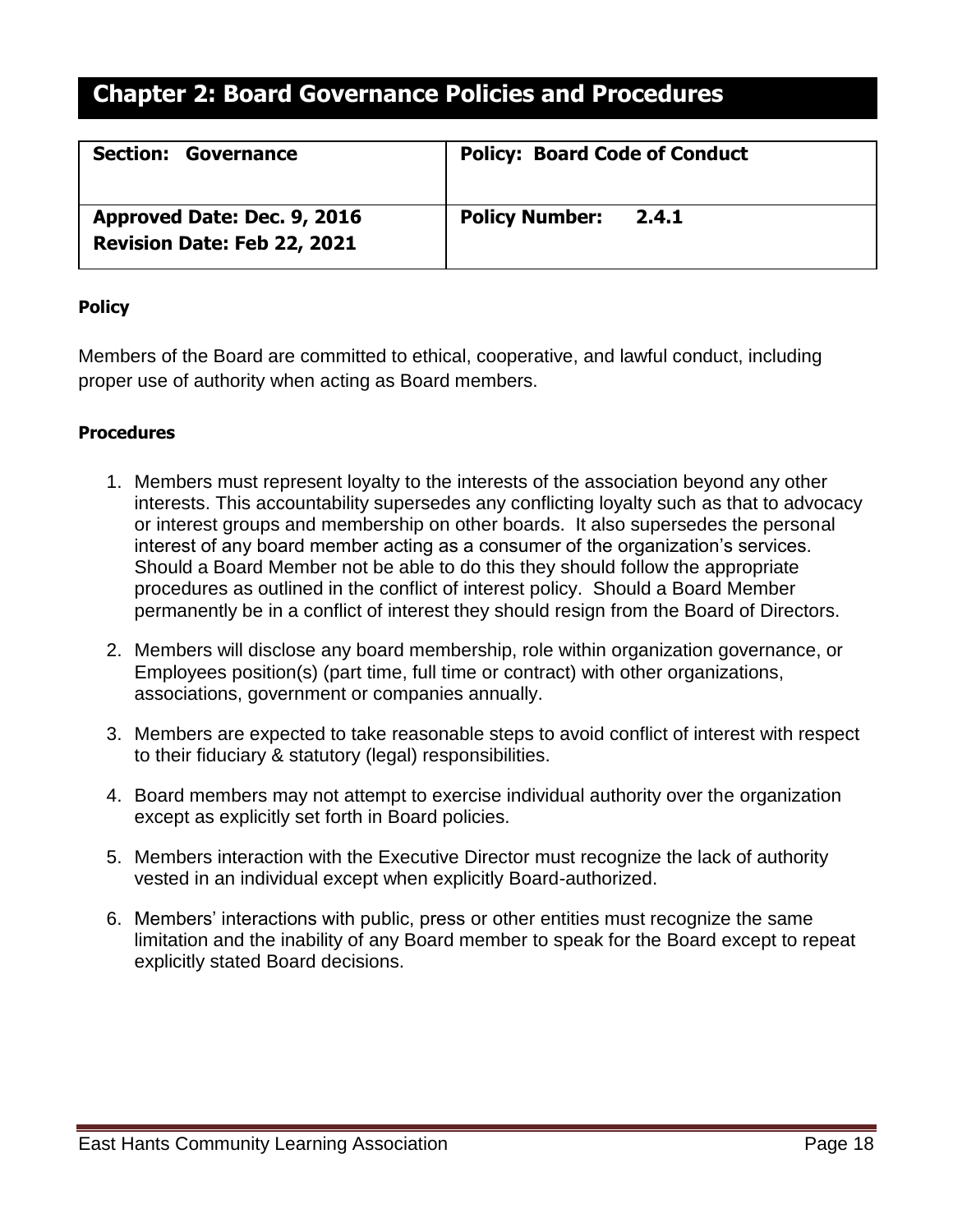| <b>Section: Governance</b>                                        | <b>Policy: Board Code of Conduct</b> |
|-------------------------------------------------------------------|--------------------------------------|
| Approved Date: Dec. 9, 2016<br><b>Revision Date: Feb 22, 2021</b> | <b>Policy Number: 2.4.1</b>          |

- 7. Members, in all their actions, shall demonstrate an openness of mind and a willingness to explore all options before making a decision. Once a decision is made by the Board, members will respect that decision and such decisions will not be revisited unless circumstances have changed or new information is available that will materially affect the performance of the organization. Note: Under general parliamentary procedures any item may be reconsidered if a motion of reconsideration is made, seconded and passes with a simple majority. A motion may be rescinded if such a motion to rescind is made, seconded and passes with a 2/3 majority.
- 8. Members will treat employees, members, stakeholders, other volunteers and general members of the community with the upmost respect.
- 9. Board members will respect all matters of the Board in a sensitive manner and the Board may further designate specific issues as confidential.
- 10.Board members shall be adequately prepared for meetings. Board members will advise the Chairperson or their designate in advance of any planned absence from the Board. Three unexcused absences in one year will prompt a review of the member's status on the Board.
- 11.If absent from a meeting, Board members are expected to stay informed of all events that transpired at the meetings.
- 12.Board members bringing reports and motions forward to the Board will do so in writing prior to the Board meeting.
- 13.All Board members will refrain from having Board discussions and deliberations away from the Board table. Any and all deliberations shall occur at a Board meeting. Note: This is not meant to prevent Board members from having discussions about a concept or idea they wish to introduce at a meeting nor prevent them from seeking clarification on and issue or procedure. This should not prevent or hinder the work of a Board Committee in their assigned work.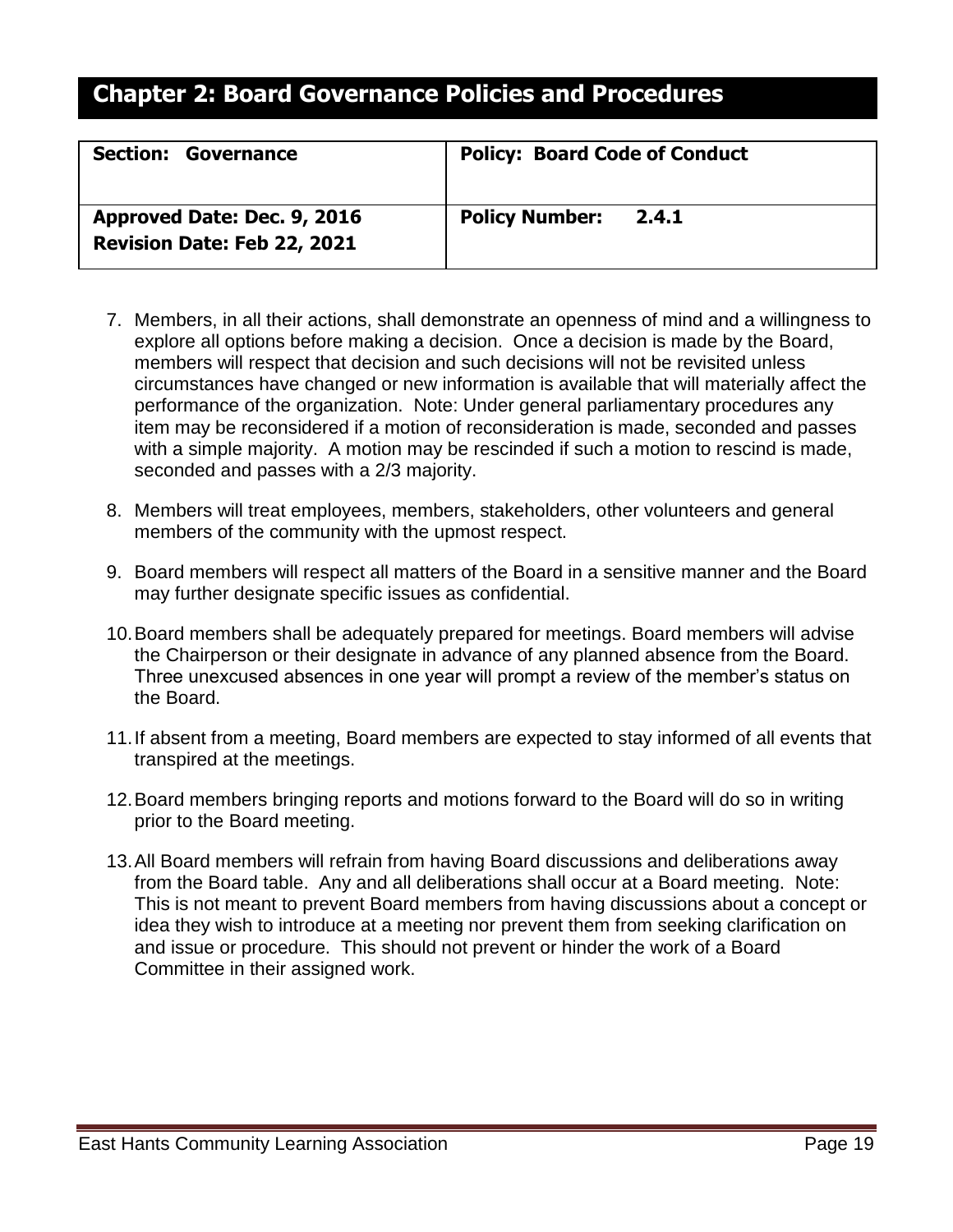| <b>Section: Governance</b>                                        | <b>Policy: Board Code of Conduct</b> |
|-------------------------------------------------------------------|--------------------------------------|
| Approved Date: Dec. 9, 2016<br><b>Revision Date: Feb 22, 2021</b> | <b>Policy Number: 2.4.1</b>          |

- 14.Should a Board member have issue with the actions or statements of another Board member they shall discuss this issue with that Board member in private, where possible and appropriate, before bring the issue before the Board. Note: Where possible, prudent and appropriate any Board member who has observed a questionable action by a fellow Board member should report it in accordance with the whistleblowing policy.
- 15.Failure of a Board Member to adhere to Board policies and practices can be considered grounds for disciplinary actions and revocation of their membership in the association.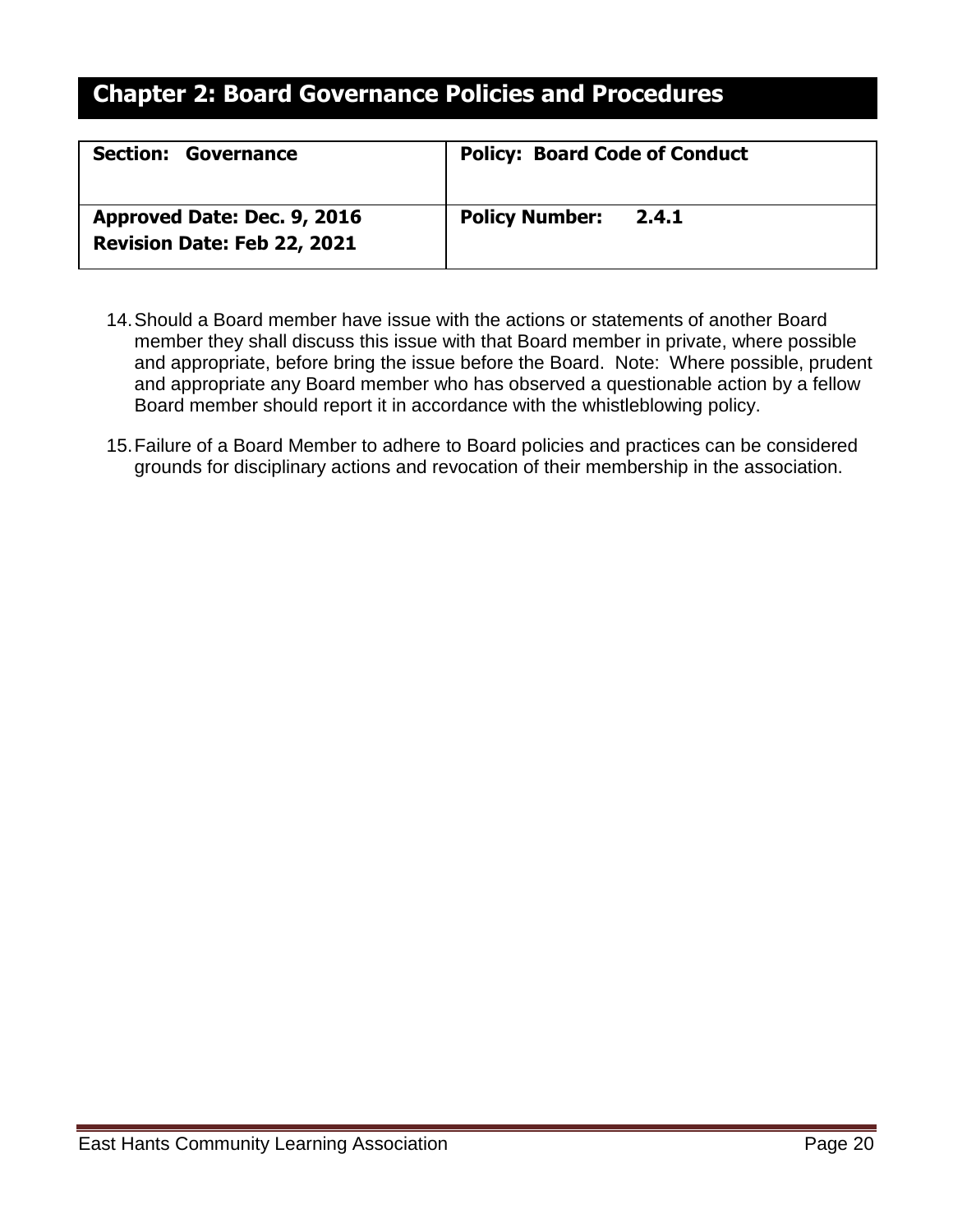| <b>Section: Governance</b>         | <b>Policy: Board Discipline</b> |
|------------------------------------|---------------------------------|
| Approved Date: Dec. 9, 2016        | <b>Policy Number:</b>           |
| <b>Revision Date: Feb 22, 2021</b> | 2.4.2                           |

## <span id="page-20-0"></span>**Policy**

The Board of Directors is solely responsible for their own actions and therefore responsible for discipline among their members. Should a Board Member fail to adhere to the Code of Conduct or other Board policies and practices the Board shall take disciplinary action against that member.

It should be noted that the following process is a guideline only and the Board is free to take action in whatever manner it wishes so long as that action is legal and not prohibited by policy. For minor offense several verbal warnings may be issued and for serious offenses the Board may proceed directly to censure or initiating the process to revoke a member's membership.

Furthermore it is understood that any allegations of illegal activity shall be immediately referred to the appropriate authorities for investigation. Any Director against whom such allegations are made shall take a leave of absence from the Board pending completion of the investigation.

## **Accordingly**,

• Persons choosing to not adhere to the Code of Conduct or other Board policies and practices shall be warned by the Chair of their failure to do so. The Chair &/or other Board Members may or may not ask to have this warning placed in the minutes. The Board may choose to conduct this action as an in-camera item or as part of the regular meeting.

If further incidents occur the Board may form an ad-hoc committee, by majority vote, to review the situation before proceeding to the next steps. This committee shall be made up of three (3) Board Members and may not include the person or persons who are the subject of the disciplinary action. Should the situation be of a personal conflict among members neither party may be a member of the committee. Should the Chair be the subject of the disciplinary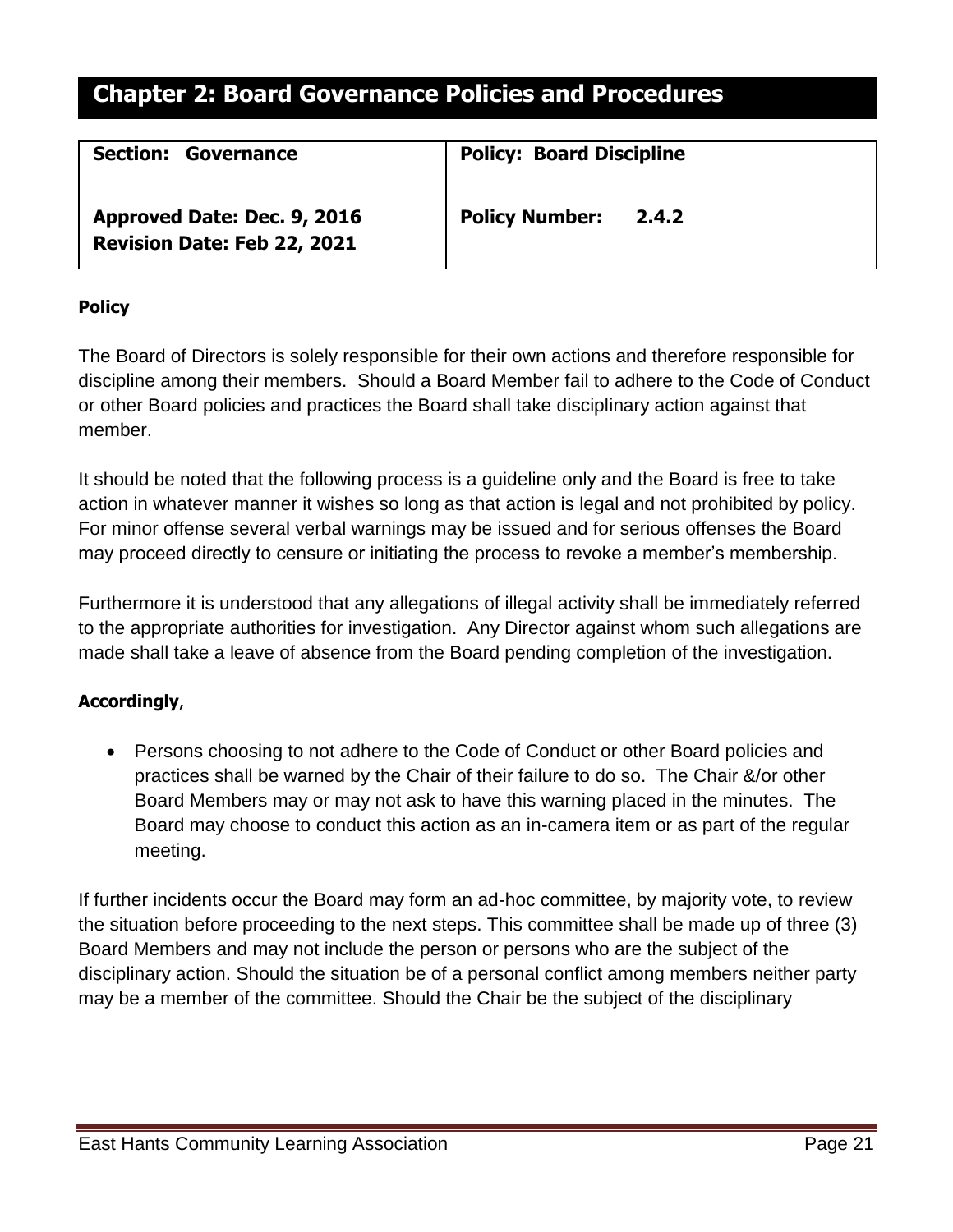| <b>Section: Governance</b>                                        | <b>Policy: Board Discipline</b> |
|-------------------------------------------------------------------|---------------------------------|
| Approved Date: Dec. 9, 2016<br><b>Revision Date: Feb 22, 2021</b> | <b>Policy Number: 2.4.2</b>     |

action the Board shall select, by majority vote, another member to Chair the disciplinary process.

- 1. Persons repeatedly failing to adhere to the Code of Conduct or other Board policies and practices shall be reprimanded and warned, in writing, of their failure to do so and that continuing to behave in such a manner will result in further disciplinary action that may include beginning of the procedures to remove them from membership. The Board may choose to conduct this action as an in-camera item or as part of the regular meeting.
- 2. Complaints of a grave nature may be referred to an independent arbiter by majority vote of the Board of Directors.
- 3. Persons continuing in their behavior shall be subject to formal censurer by the Board of Directors.
	- a. A censure motion shall be introduced at a Board of Director's meeting and the subject of the censure shall be provided an opportunity to speak against the motion. The Board may choose to conduct this action as an in-camera item or as part of the regular meeting.
- 4. The Board of Directors, through a majority vote, may request the resignation of an Officer or Director. It should be noted that this is a non-binding motion and the Officer or Director in question is not required to resign.
- 5. Persons continuing in their behavior shall be subject to revocation of their membership and if no other options exist the Board shall initiate this process.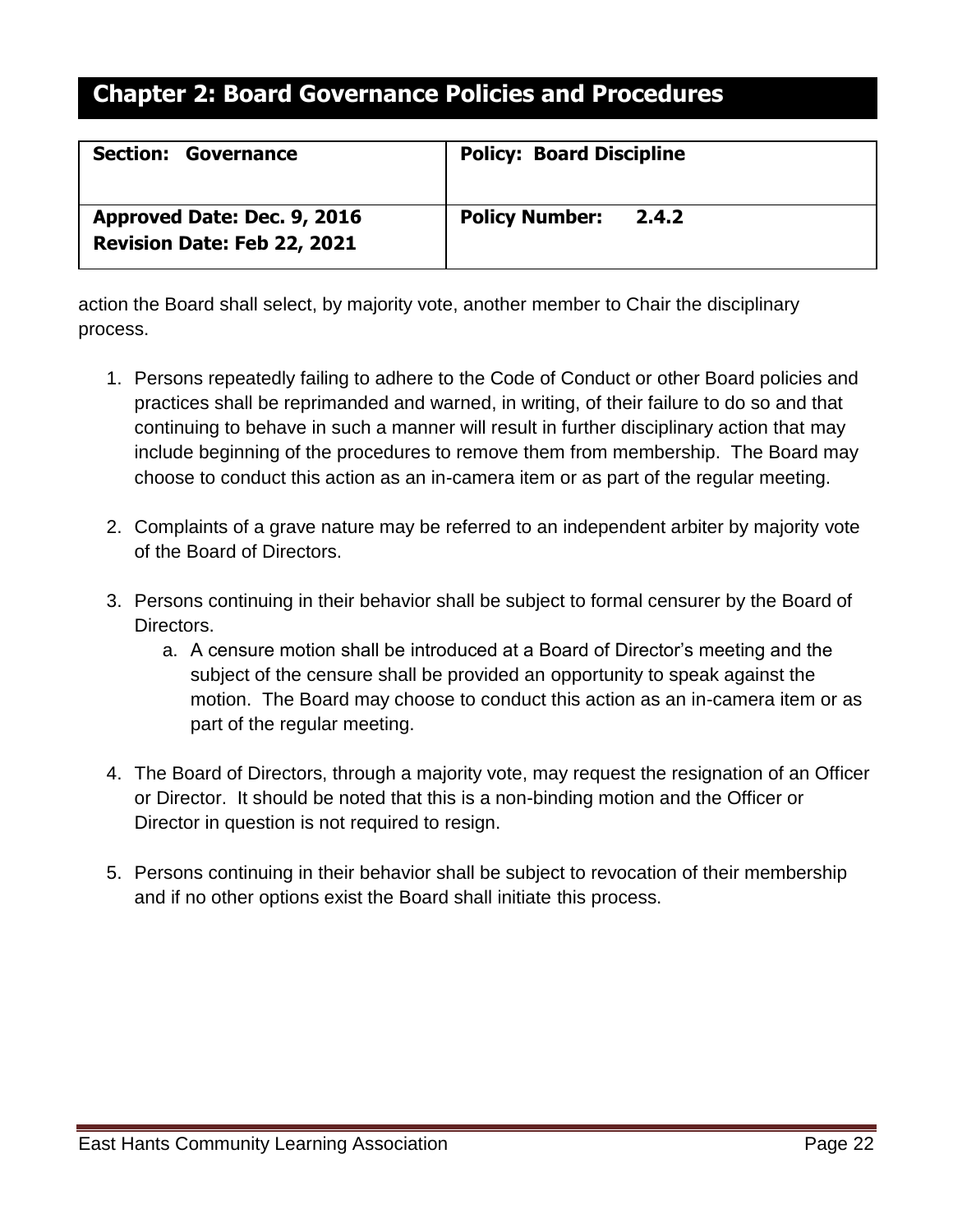| <b>Section: Governance</b>         | <b>Policy: Board Conflict of Interest</b> |
|------------------------------------|-------------------------------------------|
| Approved Date: Dec. 9, 2016        | <b>Policy Number:</b>                     |
| <b>Revision Date: Feb 22, 2021</b> | 2.4.3                                     |

## <span id="page-22-0"></span>**Policy**

In their roles within the organization Board Members may be placed in a conflict of interests between their governance responsibilities and other commitments or obligations.

## **Procedures**

## **Board Members must avoid conflict of interest with respect to their fiduciary responsibilities.**

- 1. There must be no self-dealing, conduct of private business or personal services between any Board member and the organization, except as procedurally controlled, to assure openness, competitive opportunity, and equal access to inside information.
- 2. When the Board is to decide upon an issue about which a member has an unavoidable conflict of interest, that member shall declare their conflict and absent herself or himself, without comment, from not only the vote but also from the deliberation. A member's choice to exercise this option is to be recorded in the minutes.
- 3. Board members must not use their positions to obtain ongoing employment for themselves, family members, or business associates. Should a board member desire employment they must first resign. Should a board member's family member or close associate desire employment, they must declare their potential conflict and absent himself or herself, without comment, from all discussions, deliberations or decisions around the hiring and ongoing management process for this position.
- 4. Members will annually disclose their involvement with other organizations, with vendors, or any other association that might produce a conflict.
- 5. Members of the Board of Directors shall not personally benefit from their position and are not eligible to receive a salary, honorarium, tip or gift from the Association. There are five exceptions to this rule. (1) Board Members are expected to engage with members and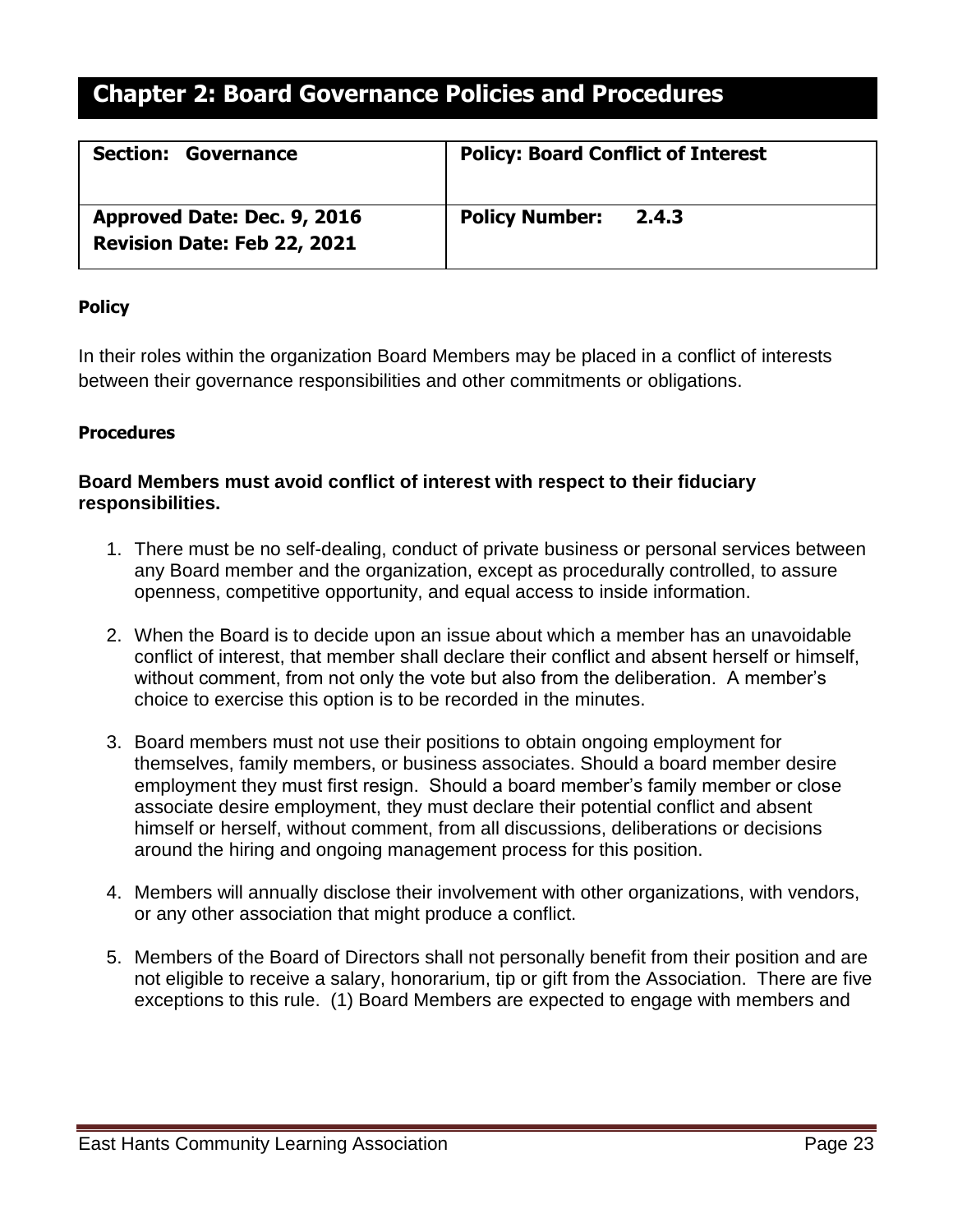| <b>Section: Governance</b>         | <b>Policy: Board Conflict of Interest</b> |
|------------------------------------|-------------------------------------------|
| Approved Date: Dec. 9, 2016        | <b>Policy Number:</b>                     |
| <b>Revision Date: Feb 22, 2021</b> | 2.4.3                                     |

therefore are permitted to fully participate in social functions as any other volunteer would. (2) Board Member may have approved expenses reimbursed following standard reimbursement practices and procedures. (3) Board Members may be given a gift upon the retirement from the Board in consideration of their service to the East Hants Community Learning Association. (4) The Board of Directors may choose to provide a meal or snack for a meeting held over a meal time. (5) Personal gifts from a member or client of the Association may only be accepted for work or activity undertaken as a volunteer outside of their Board of Director's roles or responsibilities, and any gifts over \$10 must be reported to the Board of Directors.

6. Members of the Board of Directors will not be eligible to 'win' or receive prizes from the fund raising activities of the East Hants Community Learning Association.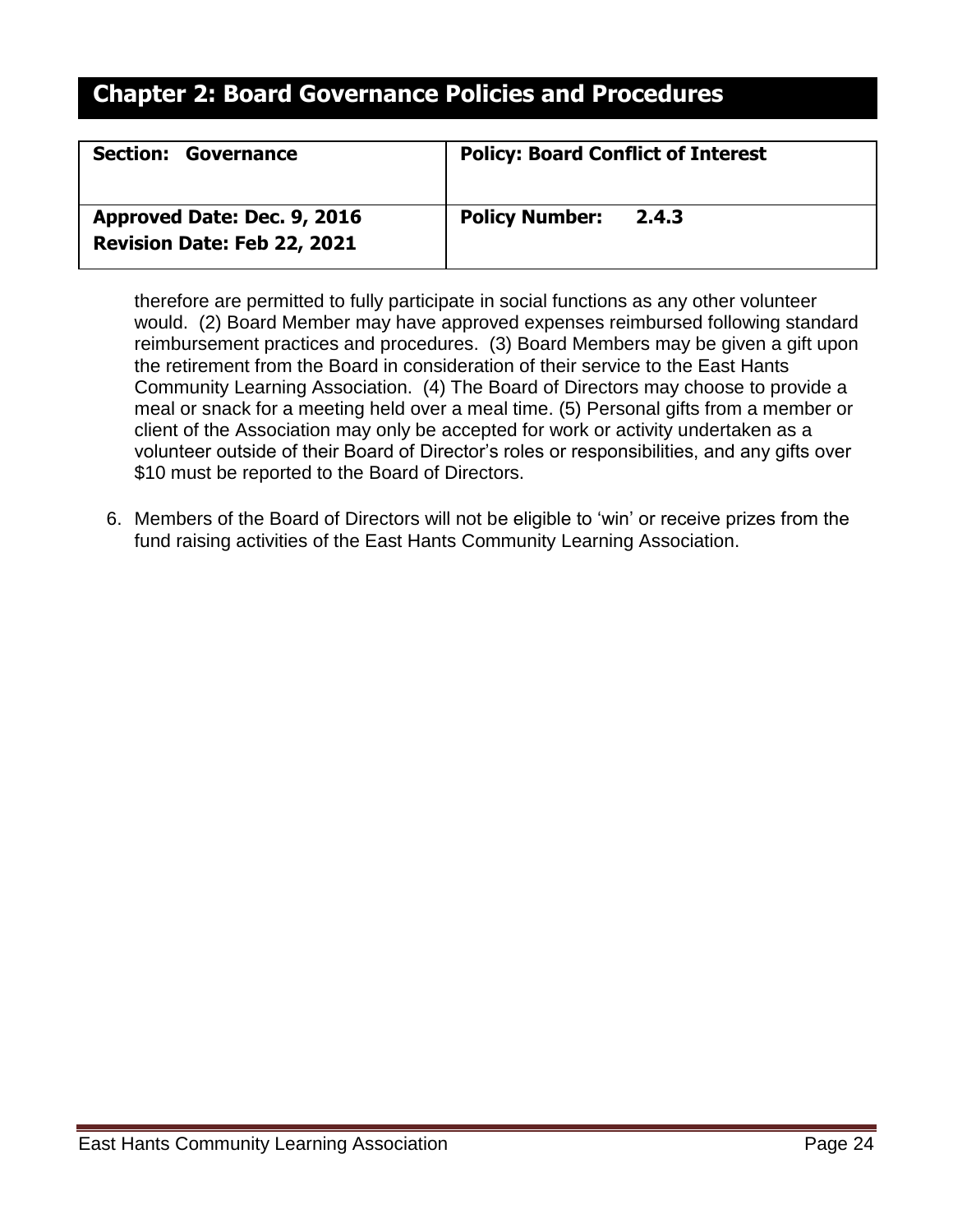| <b>Section: Financial Processes</b> | <b>Policy: Delegation to the Executive Director</b> |
|-------------------------------------|-----------------------------------------------------|
| Approved Date: Dec. 9, 2016         | <b>Policy Number:</b>                               |
| <b>Revision Date: Feb 22, 2021</b>  | 2.5.1                                               |

## <span id="page-24-0"></span>**Policy**

The board will instruct the Executive Director through written policies or directives that prescribe the results to be achieved and describe the organizational situations and actions to be taken or avoided, allowing the Executive Director to use any reasonable interpretation of these policies.

The Executive Director is the board's only link to operational achievement and conduct, so that all authority and accountability of employees or volunteers, as far as the board is concerned, is considered the authority and accountability of the Executive Director.

- <span id="page-24-1"></span>1. The board will develop policies instructing the Executive Director to achieve certain results, for certain recipients, at a specified cost. These will be reflected in the approved strategic plan, business plan, priorities and budget.
- 2. The board will develop directives and policies that guide the Executive Director in selecting how they will pursue the activities of the organization.
- 3. As long as the Executive Director uses any reasonable interpretation of the board's direction the Executive Director is authorized to establish further operational policies, make decisions, take actions, establish practices, and develop activities.
- 4. The board may change any of its directions or policies, thereby shifting the boundary between board and Executive Director.
- 5. The Board will not give instructions to persons who report directly or indirectly to the Executive Director.
- 6. The board will refrain from evaluating any employees or volunteer other than the Executive Director.
- 7. In the event of an emergency or extended absence of the Executive Director, the board can delegate temporary executive authority, or partial authority, to another member of the employees, Board Member, or other designate. In such circumstances, the Executive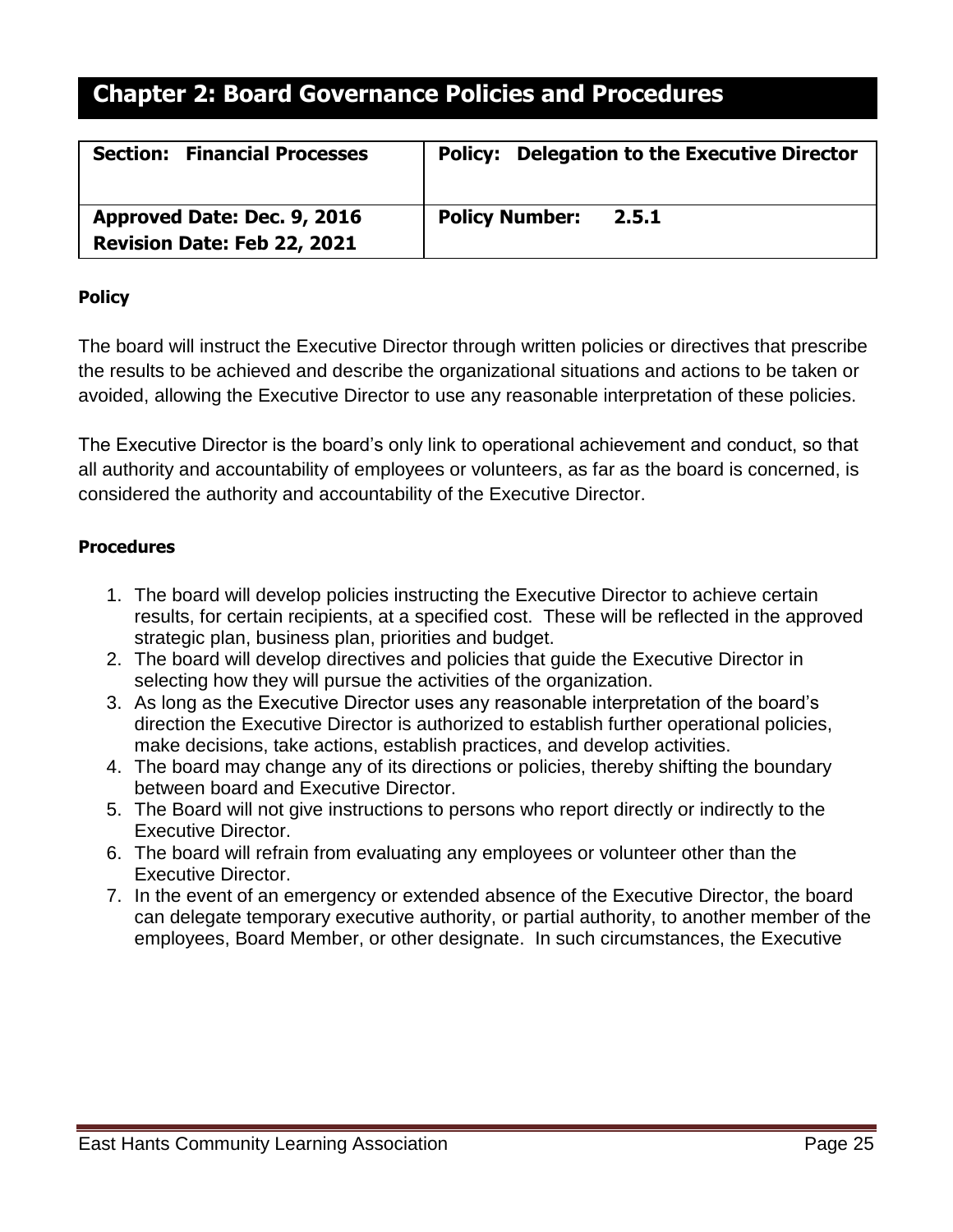| <b>Section: Financial Processes</b> | <b>Policy: Delegation to the Executive Director</b> |
|-------------------------------------|-----------------------------------------------------|
| Approved Date: Dec. 9, 2016         | <b>Policy Number:</b>                               |
| <b>Revision Date: Feb 22, 2021</b>  | 2.5.1                                               |

8. Director will not be held accountable for actions and decisions made by a temporary designate appointed by the Board.

**In the event of an employee's or volunteer's grievance, the grievance process would supersede the above policies in order to allow for the proper process of the grievance by the Board's Human Resource Management Committee**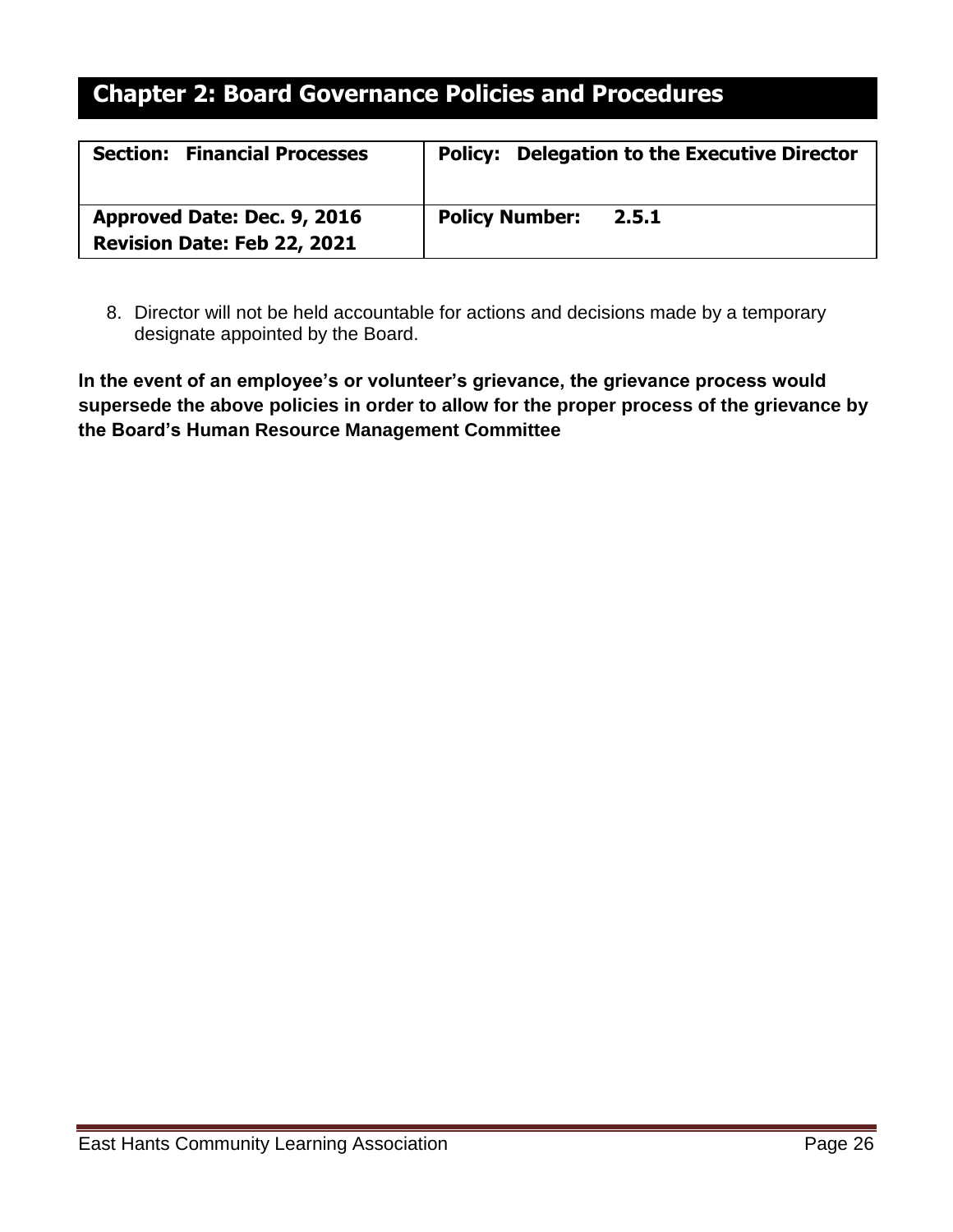| <b>Section: Executive Director</b> | <b>Policy: Evaluation of the Executive Director</b> |
|------------------------------------|-----------------------------------------------------|
| Approved Date: Dec. 9, 2016        | <b>Policy Number:</b>                               |
| Revision Date: Feb 22, 2021        | 2.6.1                                               |

### <span id="page-26-0"></span>**Policy**

Systematic monitoring of Executive Director job performance will be solely against the expected Executive Director job outputs: organizational accomplishments as outlined in the approved Strategic Plan, Business Plan and Budget, within the boundaries or directives established in board policies or directives.

- <span id="page-26-1"></span>1. Monitoring is simply to determine the degree to which the organizational accomplishments have been achieved and are within the boundaries or directives established in Board Policy. Data that does not do this will not be considered monitoring data.
- 2. The board will acquire monitoring data by one or more of three methods: (a) by internal report, in which the Executive Director discloses compliance information to the board, (b) by external report, in which an external, disinterested third party selected by the board assesses compliance with board policies, and (c) direct board inspection, in which a designated member(s) of the board assess compliance with the appropriate policy criteria.
- 3. In every case, the standard for compliance shall be any reasonable Executive Director interpretation of the board policy being monitored.
- 4. All policies that instruct the Executive Director will be monitored at a frequency and by a method chosen by the board. The board can monitor anything, at any time, by any method, but will ordinarily depend on a routine schedule.
- 5. The Board of Directors will ensure a yearly evaluation is completed on the performance of the Executive Director. This review shall include compensation and benefits review.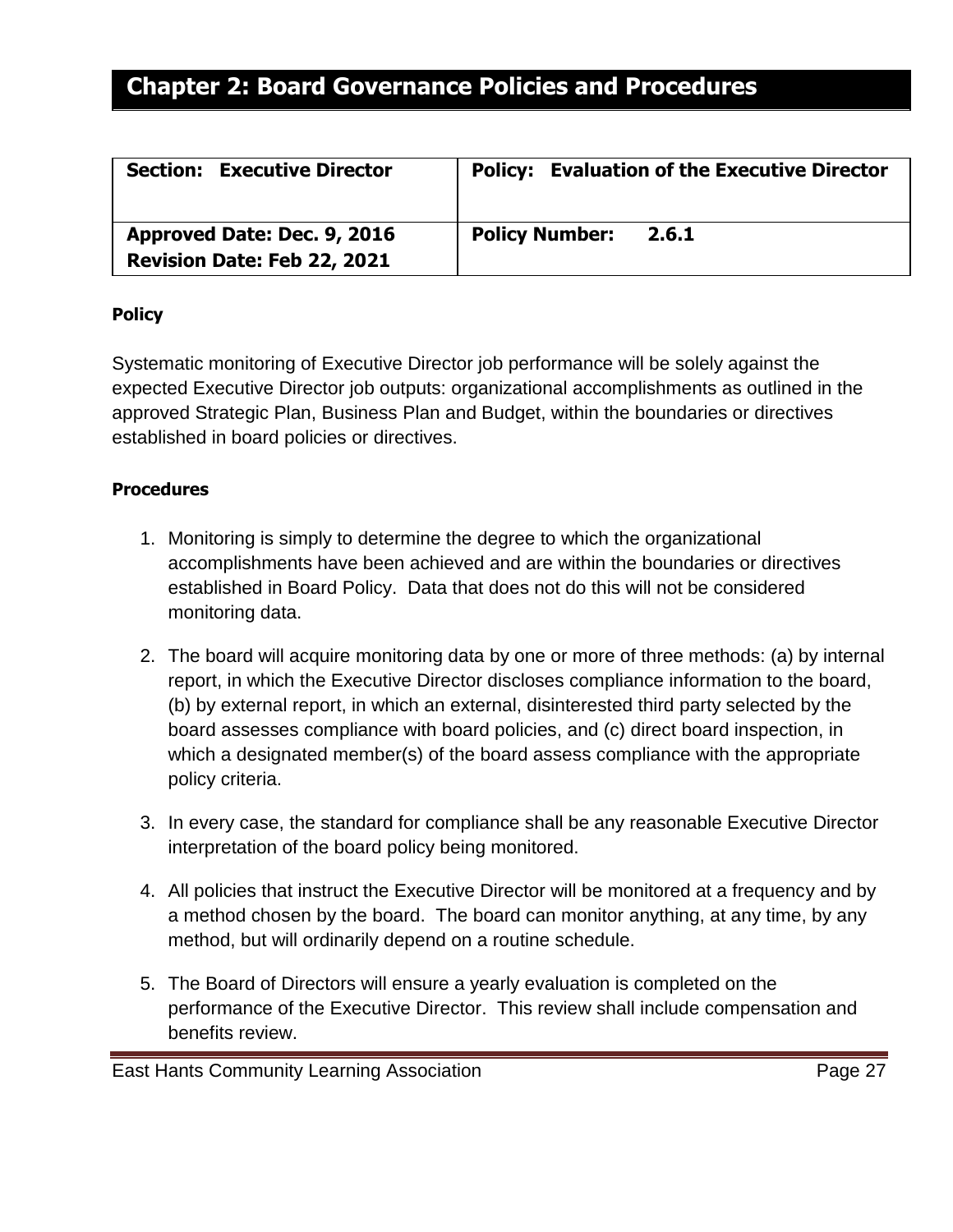| <b>Section: Executive Director</b> | <b>Policy: Evaluation of the Executive Director</b> |
|------------------------------------|-----------------------------------------------------|
| Approved Date: Dec. 9, 2016        | <b>Policy Number:</b>                               |
| Revision Date: Feb 22, 2021        | 2.6.1                                               |

- a. The yearly evaluation will be led by the Human Resource Management Committee.
- b. Any changes to the role or compensation of the Executive Director shall be recommended by the HR Committee and approved by the Board of Directors
- c. The evaluation will include, at a minimum, the following components:
	- i. A standardized form and process that has been articulated to the Executive Director;
	- ii. A review of qualitative and quantitative data focused solely on organizational accomplishments and compliance with Board directives or policy;
	- iii. A self evaluation to be used as a basis for discussion;
	- iv. An opportunity for all Board Members to provide input into the evaluation;
	- v. An opportunity for the Executive Director to comment upon the evaluation and have those comments attached to their filed copy of it;
	- vi. Delivery of the evaluation shall be done by the HR Committee.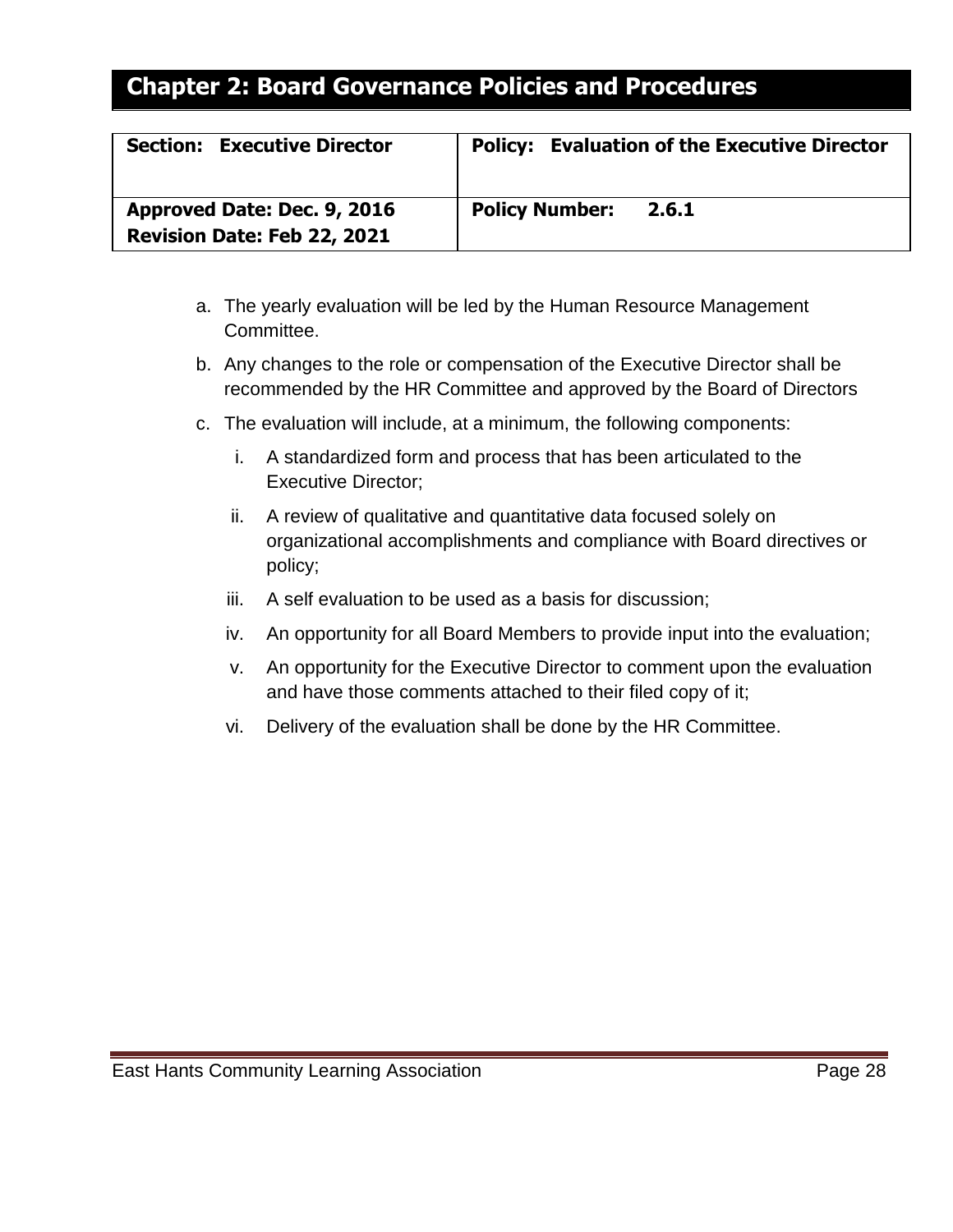| <b>Section: Executive Director</b> | <b>Policy: Executive Director's Job Description</b> |
|------------------------------------|-----------------------------------------------------|
| Approved Date: Dec. 9, 2016        | <b>Policy Number:</b>                               |
| <b>Revision Date: Feb 22, 2021</b> | 2.7.1                                               |

The Executive Director is the senior employee employed by the East Hants Community Learning Association. They report to the Board of Directors and are responsible to oversee all aspects of the operation of the Association.

## <span id="page-28-0"></span>**Key Area of Responsibility 1: Administration**

Typical Duties shall include but not be limited to:

- 1.1 Develop a business plan and budget
- 1.2 Banking, accounting and financial management
- 1.3 Respond to requests and communication
- 1.4 Maintain the building, site and equipment of East Hants Community Learning **Association**
- 1.5 Purchasing in accordance with the purchase policy
- 1.6 Protection of assets
- 1.7 Maintain learner records
- 1.8 Act as the Privacy Officer of the Association

## **Key Area of Responsibility 2: Revenue Generation**

Typical Duties shall include but not be limited to:

- 2.1 Seek funding grants
- 2.2 Seek other fund development opportunities
- 2.3 Participate in the development of fundraising plans
- 2.4 Ensure program fees are collected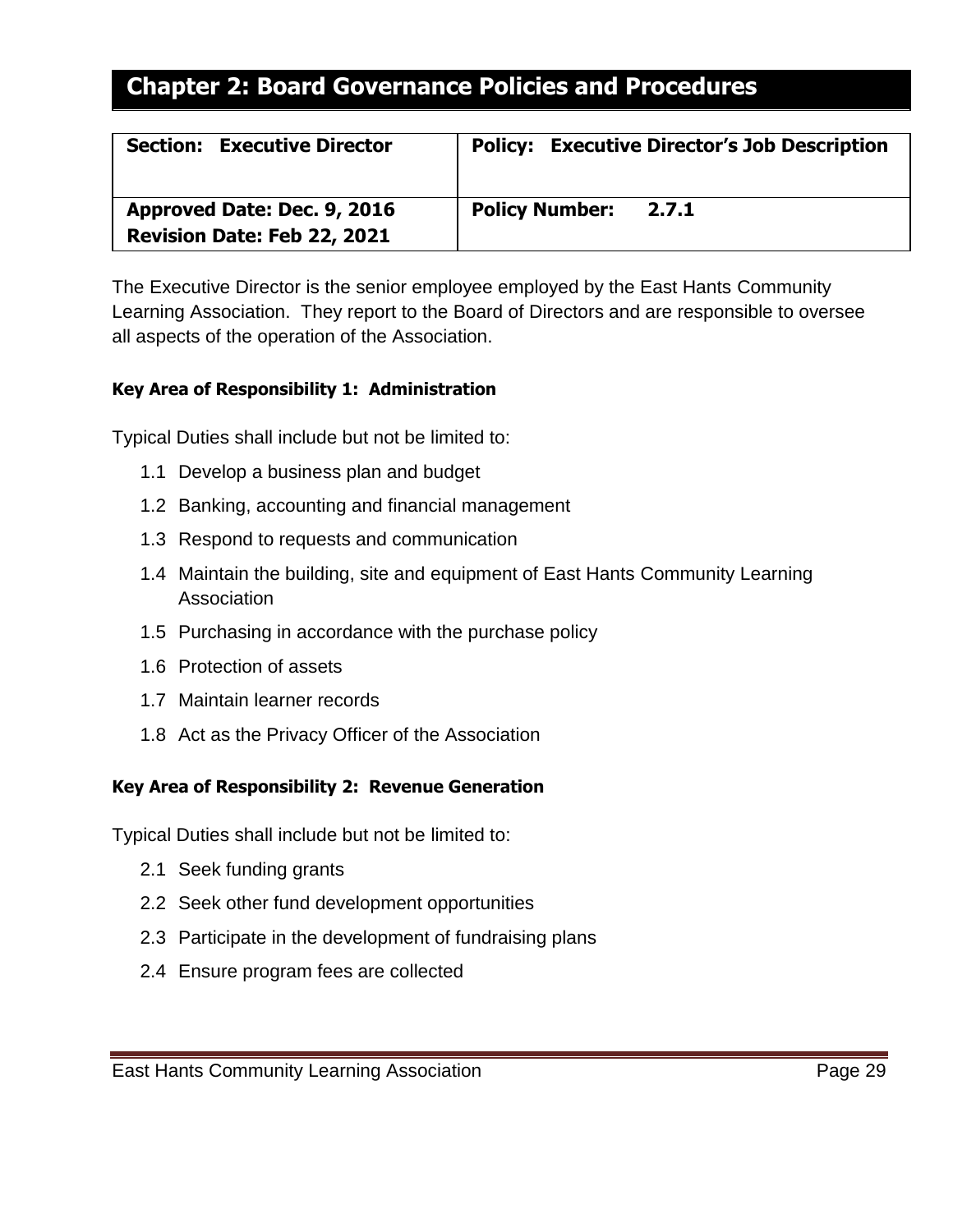| <b>Section: Executive Director</b> | <b>Policy: Executive Director's Job Description</b> |
|------------------------------------|-----------------------------------------------------|
| Approved Date: Dec. 9, 2016        | <b>Policy Number:</b>                               |
| <b>Revision Date: Feb 22, 2021</b> | 2.7.1                                               |

### **Key Area of Responsibility 3: Programming**

Typical Duties shall include but not be limited to:

- 3.1 Maintain an active program planning committee to provide assistance and guidance
- 3.2 Supervise the operation of programs and services of the East Hants Community Learning Association
- 3.3 Ensure that programming meets the needs of the committee, adheres to the mission and vision of EHCLA, and if the highest quality possible
- 3.4 Market and promote the programs, products and services of the East Hants Community Learning Association.
- 3.5 Maintain a register of other resources in the community and refer people to those resources when appropriate

## **Key Area of Responsibility 4: Human Resource Management**

Typical duties shall include but not be limited to:

- 4.1 Recruit, manage and supervise volunteers and employees
- 4.2 Develop and maintain personnel policies and records
- 4.3 Report to the Human Resource Management Committee as per their work plan

## **Key Area of Responsibility 5: Representation**

Typical Duties shall include but not be limited to:

- 5.1 Report to the Board of Directors on a monthly basis
- 5.2 Report to the members of the Association at the annual meeting
- 5.3 Ensure that any and all information that would be helpful to the Board of Director in their deliberations is shared
- 5.4 Represent the organization to people and organizations in the community
- 5.5 Participate as available in other community activities and initiatives that would provide mutual benefit to the East Hants Community Learning Association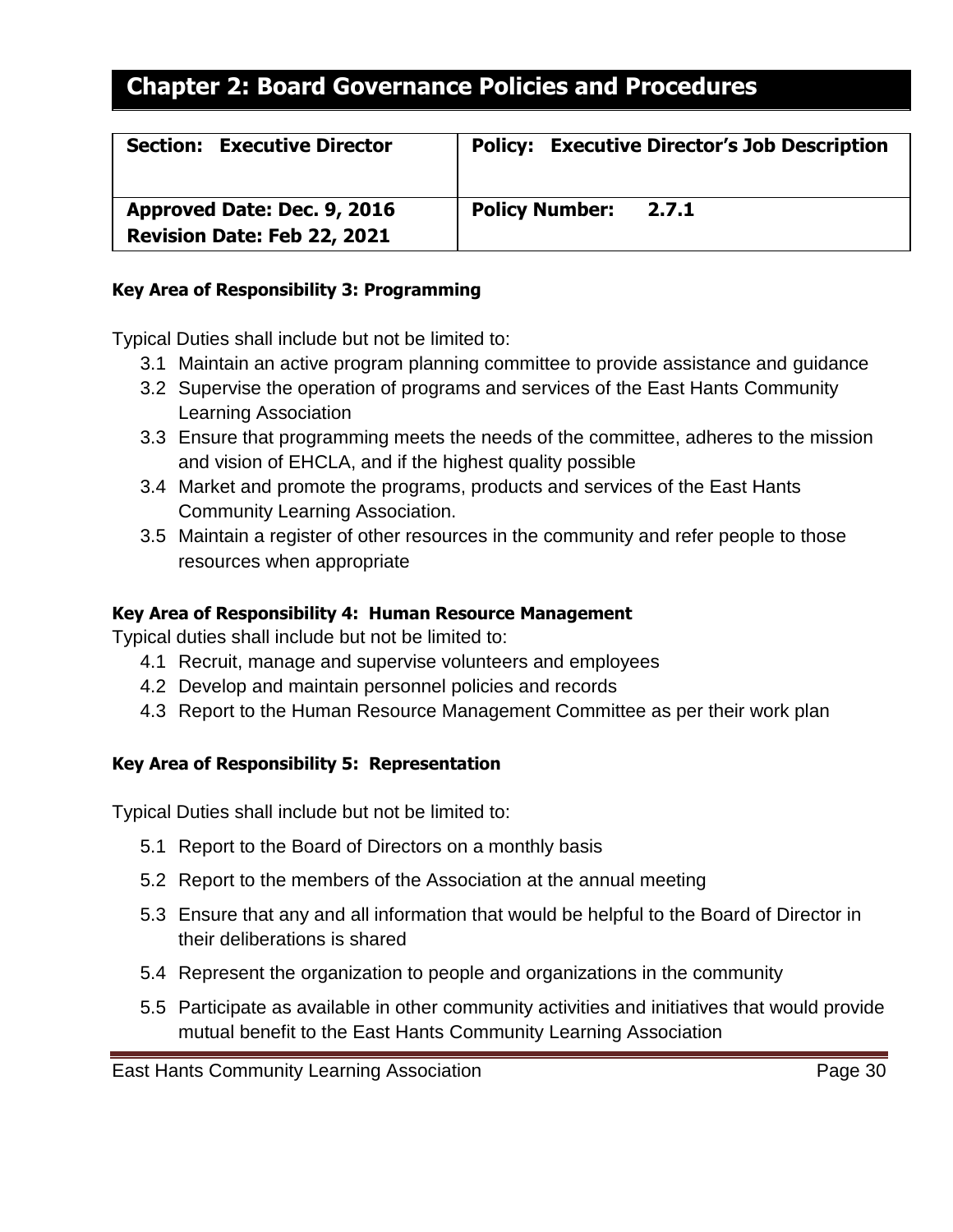| <b>Section: Executive Director</b> | <b>Policy: Executive Director's Job Description</b> |
|------------------------------------|-----------------------------------------------------|
| Approved Date: Dec. 9, 2016        | <b>Policy Number:</b>                               |
| <b>Revision Date: Feb 22, 2021</b> | 2.7.1                                               |

### **Key Area of Responsibility 6: Support to the Board of Directors**

Typical Duties shall include but not be limited to:

- 6.1 Facilitate Board of Directors internal communication and meetings
- 6.2 Provide reports to the Board concerning the current and future state of the Association
- 6.3 Provide assistance to Board members and committees in performance of their duties as required and directed by the Board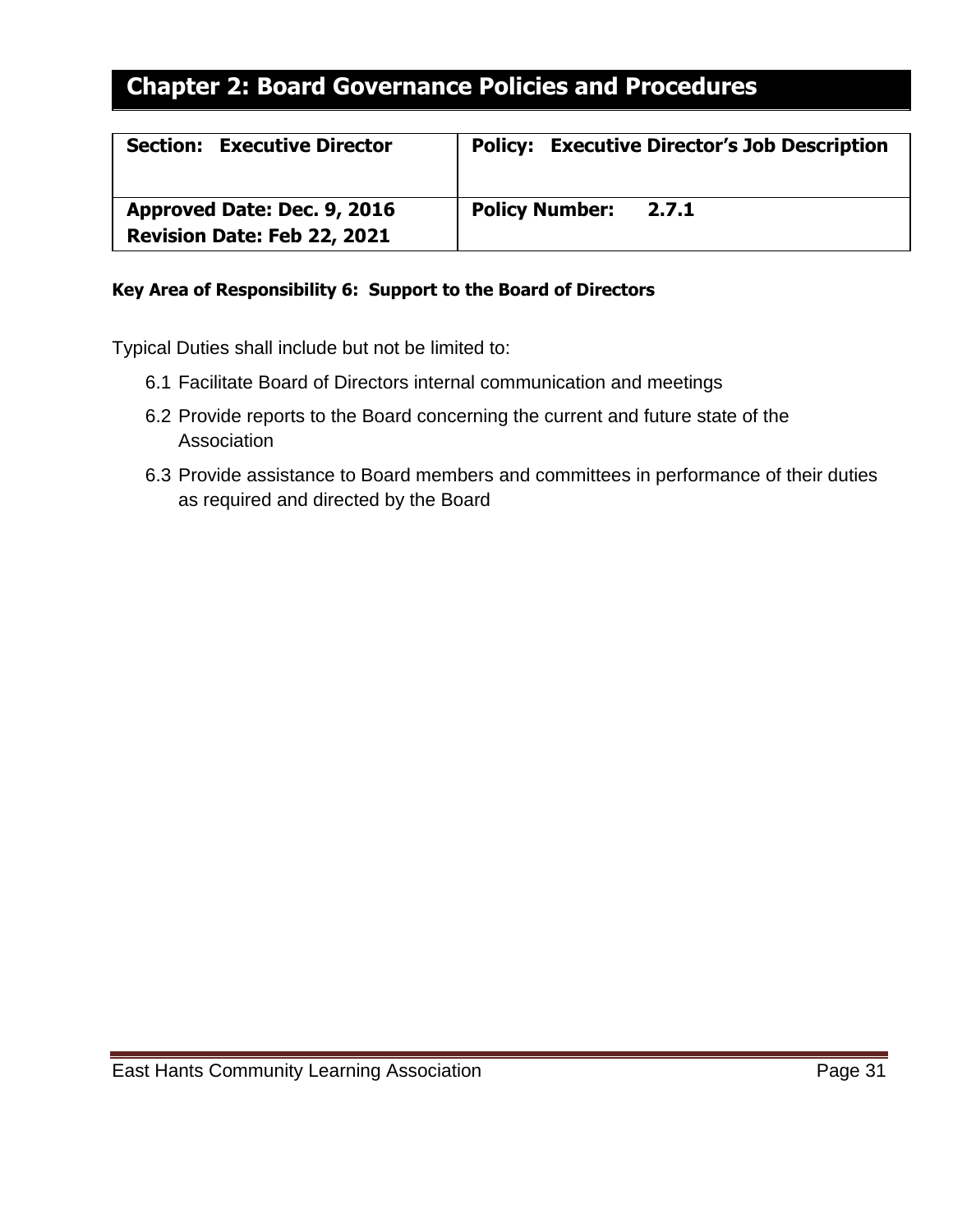| <b>Section: Executive Director</b> | <b>Policy: Communication to the Board of</b><br><b>Directors</b> |
|------------------------------------|------------------------------------------------------------------|
| Approved Date: Dec. 9, 2016        | <b>Policy Number:</b>                                            |
| <b>Revision Date: Feb 22, 2021</b> | 2.8.1                                                            |

### <span id="page-31-0"></span>**Policy**

The Executive Director shall keep the board informed so as to support them in their work.

- 1. The Executive Director will submit monitoring data required by the board in a timely fashion.
- 2. The Executive Director will inform the board of relevant trends, anticipated media coverage, significant internal or external changes which may impact on the board's Strategic Plan, other Board policies, or the Association's business plan.
- 3. The Executive Director will report in a timely manner an actual or anticipated noncompliance with any policy of the board.
- 4. The Executive Director will inform the Board of Directors if in their opinion the Board is failing to adhere to one or more of their governance policies or practices.
- 5. The Executive Director will report to each meeting of the board any significant feedback received from the community and their response.
- 6. The Executive Director will inform the Board of all formal complaints received by the East Hants Community Learning Association.
- 7. The Executive Director will ensure that members of the community (incl. Members of the Association) can have access to the board. Currently the Board will consider comments, suggestions, questions or complaints sent forward to the Board in writing. Should someone wish to avail themselves of this option the Executive Director will facilitate this process.
- 8. The Executive Director will ensure that offers by members of East Hants Community Learning Association to volunteer for the Board of Directors, committees, work groups and other tasks are duly noted, filed and considered appropriately by the board, employees, and volunteers.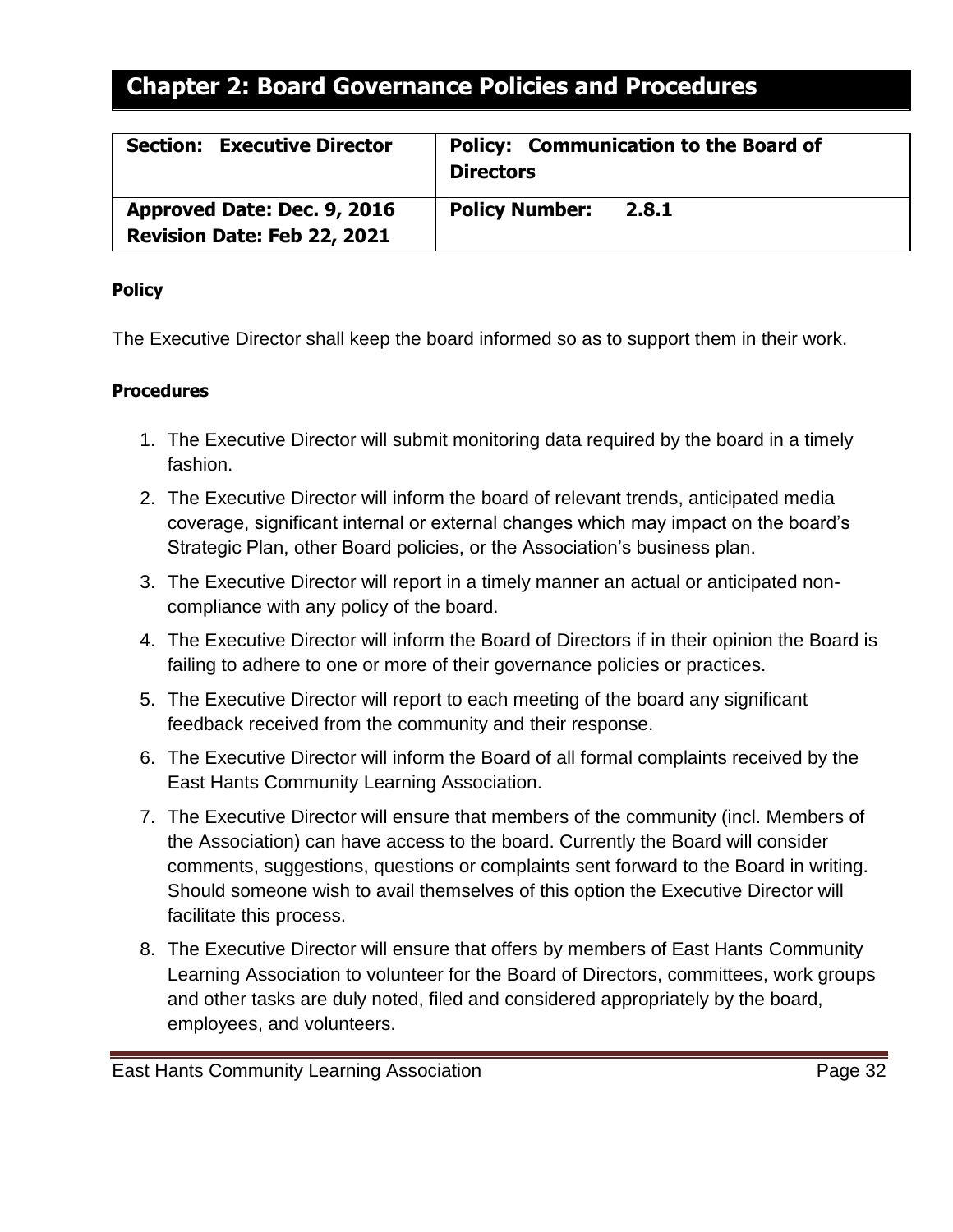| <b>Section: Fair Treatment</b>     | <b>Policy: Treatment of Customers and</b><br><b>Stakeholders</b> |
|------------------------------------|------------------------------------------------------------------|
| Approved Date: Dec. 9, 2016        | <b>Policy Number:</b>                                            |
| <b>Revision Date: Feb 22, 2021</b> | 2.9.1                                                            |

### <span id="page-32-0"></span>**Policy**

The board recognizes that one of its primary roles is to fulfill its mission and vision statements, and accordingly will not allow members and stakeholders, public, employees or volunteers to be dealt with in other than a fair, equal, welcoming and courteous manner.

Furthermore the organization shall not allow conditions that are unsafe, inaccessible, undignified, unnecessarily intrusive, or that fail to provide appropriate confidentiality or privacy.

- <span id="page-32-1"></span>1. The Executive Director will use methods of collecting, reviewing, transmitting or storing members and stakeholders' information that protects against improper access to the material elicited.
- 2. The Executive Director will assess the level of members and stakeholders satisfaction on a regular basis.
- 3. The Executive Director will provide clients, members, & stakeholders with clear information on what may be expected and what may not be expected from the service(s) offered.
- 4. The Executive Director will ensure a code of conduct for persons using the facility or its services is in place and enforced.
- 5. The Executive Director will ensure that customers or stakeholders, who request access to the Board of Directors, will be informed to send them their suggestions, comments, questions or complaints in writing and will facilitate that process.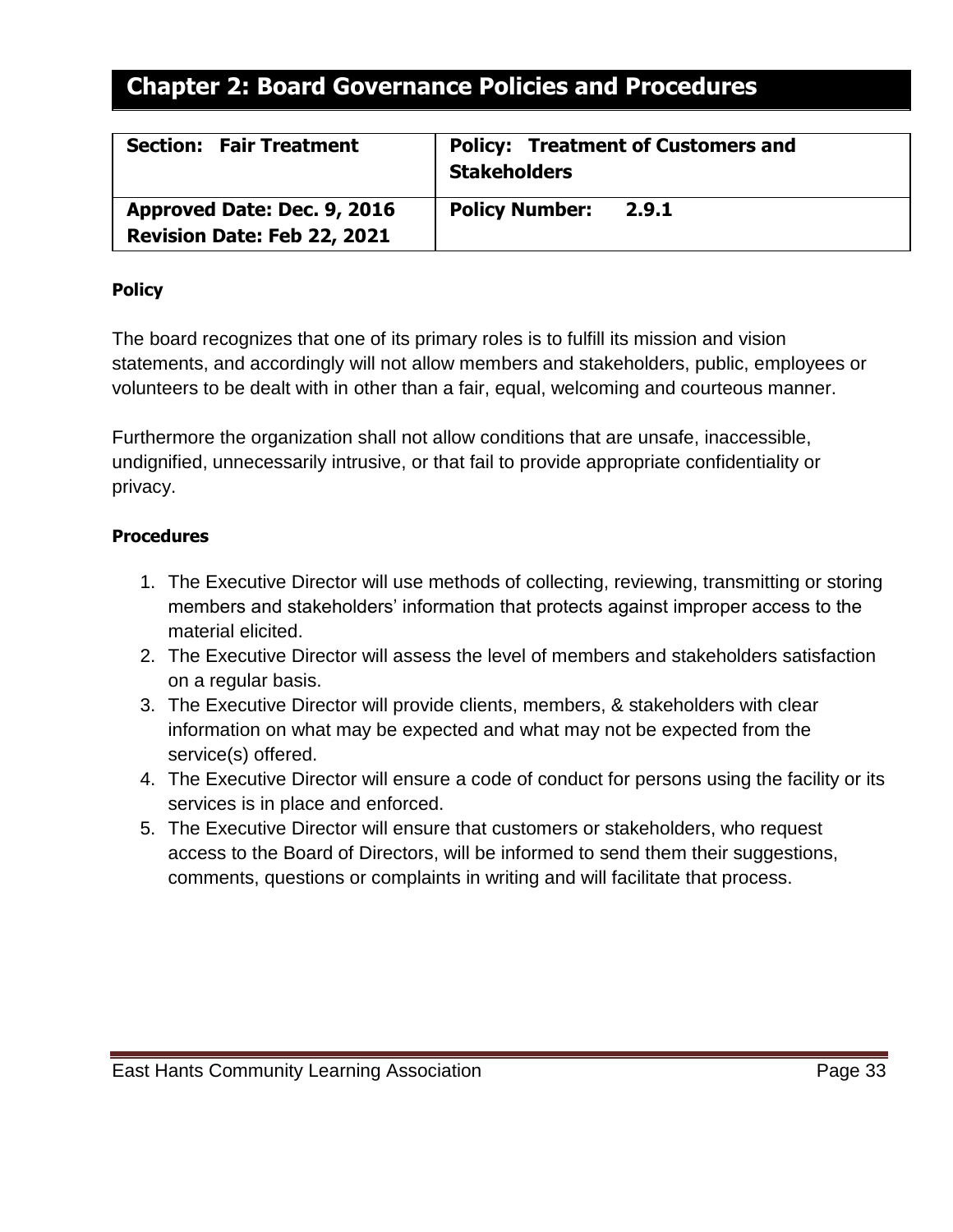| <b>Section: Fair Treatment</b> | <b>Policy: Treatment of Employees and</b><br><b>Volunteers</b> |
|--------------------------------|----------------------------------------------------------------|
| Approved Date: Dec. 9, 2016    | <b>Policy Number:</b>                                          |
| Revision Date: Feb 22, 2021    | 2.10.1                                                         |

### <span id="page-33-0"></span>**Policy**

With respect to the treatment of paid and volunteer employees, the Executive Director may not treat the employees in a way that is inconsistent with the principles of fairness, respect, natural justice and the laws and regulations relating thereto.

- 1. The Executive Director will hire employees in a method compliant with standard fair hiring practices.
- 2. The Executive Director will develop and maintain written personnel policies and operation procedures which have been made readily available to employees and volunteers.
- 3. The Executive Director will develop and maintain a written grievance policy which has been made readily available to employees and volunteers.
- 4. The Executive Director will develop and maintain written policies and procedures on employee and volunteer suspension and dismissal protocol, which have been made readily available to employees and volunteers.
- 5. The Executive Director will immediately inform the Board of any employees or volunteer suspension and/or dismissal, and of procedures followed.
- 6. The Executive Director will facilitate performance evaluations and identify clear performance objectives and performance enhancement strategies with employee's volunteers.
- 7. The Executive Director will provide all employees, volunteers and independent contractors with a clear set of performance objectives and expectations upon being hired or contracted.
- 8. The Executive Director will develop, maintain and provide a comprehensive Occupational Health and Safety Policy, as well as Safe Workplace Policy and plan, for both employees and volunteers.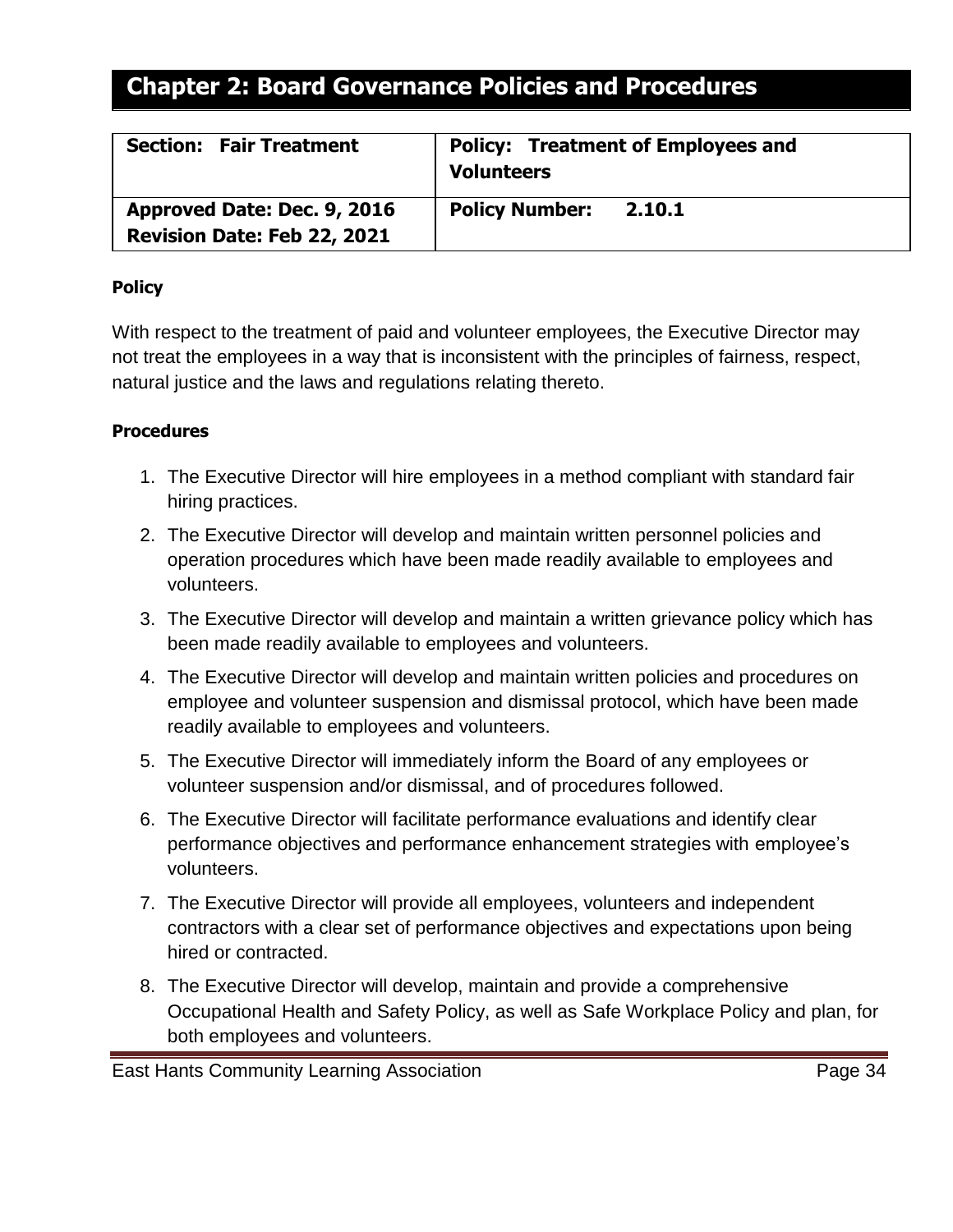| <b>Section: Whistleblower Policy</b> | <b>Policy: Fraudulent or Dishonest Conduct</b><br><b>Whistleblower Policy</b> |
|--------------------------------------|-------------------------------------------------------------------------------|
| Approved Date: Dec. 9, 2016          | <b>Policy Number:</b>                                                         |
| Revision Date: Feb 22, 2021          | 2.11.1                                                                        |

## <span id="page-34-0"></span>**Policy**

The East Hants Community Learning Association, its volunteers and employees, are committed to observing the highest standards of business and personal ethics in the conduct of their duties and responsibilities. As volunteers and employees of the Association, we must practice honesty and integrity in fulfilling our responsibilities and comply with all applicable laws, regulations and policies.

In order to ensure that breaches of ethics and conduct are reported and can be addressed this whistleblower policy is established and maintained by the Board of Directors. The policy is supervised by the Vice Chair of the Board of Directors. As part of this system the Board of Directors will appoint a second member of the Board to assist persons wishing to use this system in case of the absence of the Vice Chair or if the person reporting the concern finds it difficult to report their concern to the Vice Chair.

The East Hants Community Literacy Association will investigate any possible fraudulent or dishonest use or misuse of its resources or property by employees, volunteers, or members. Anyone found to have engaged in fraudulent or dishonest conduct is subject to disciplinary action up to and including civil or criminal prosecution when warranted.

All employees, volunteers and members of the East Hants Community Literacy Association community are encouraged to report possible fraudulent or dishonest conduct (i.e., a whistleblower).

Employees and volunteers should report their concerns to the Executive Director of the Association. If for any reason an employee or volunteer finds it difficult to report his or her concern to the Executive Director they can alternatively report it directly to the Vice Chair of the Board of Directors, or to the alternate Board Member designated for this purpose.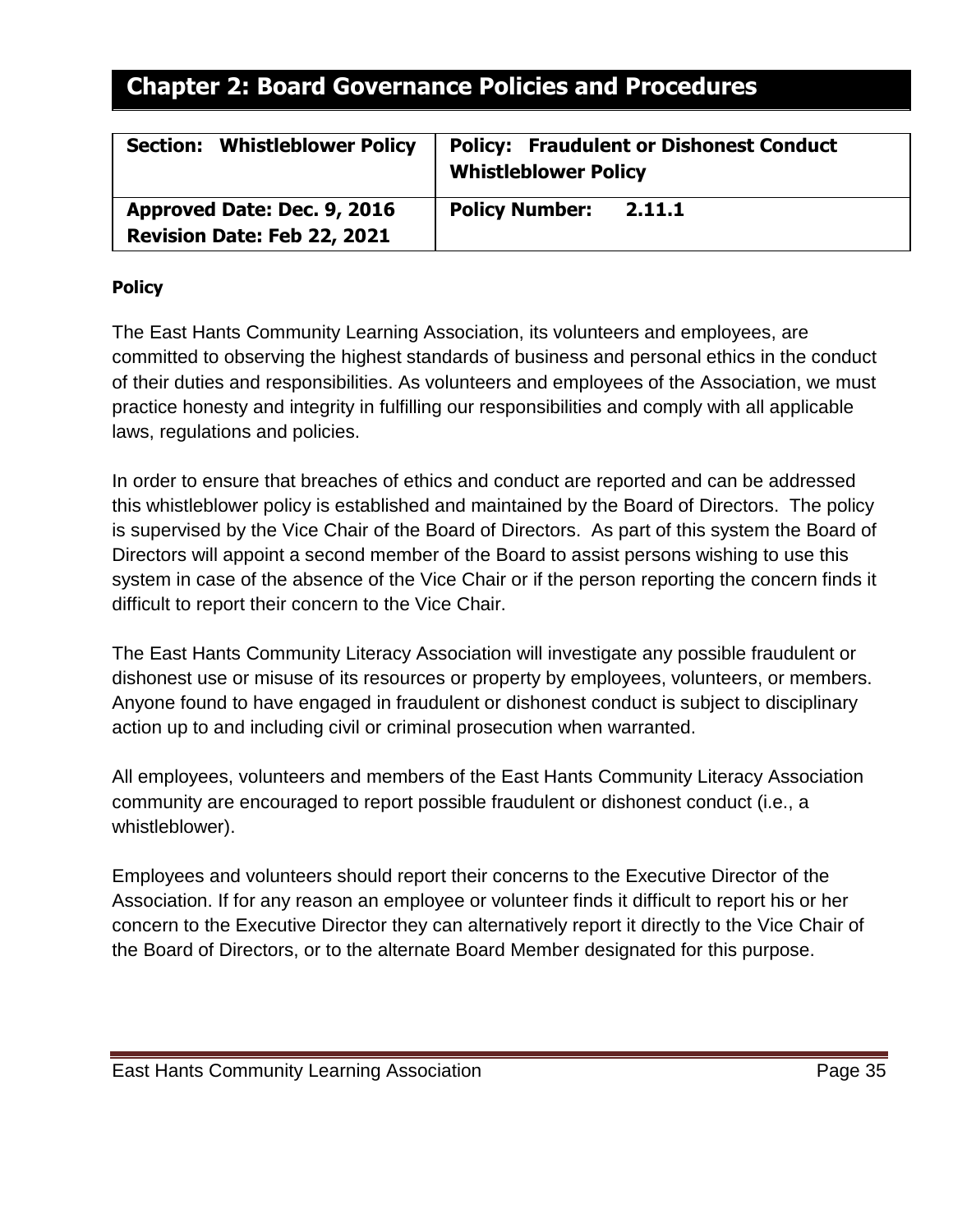| <b>Section: Whistleblower Policy</b> | <b>Policy: Fraudulent or Dishonest Conduct</b><br><b>Whistleblower Policy</b> |
|--------------------------------------|-------------------------------------------------------------------------------|
| Approved Date: Dec. 9, 2016          | <b>Policy Number:</b>                                                         |
| <b>Revision Date: Feb 22, 2021</b>   | 2.11.1                                                                        |

The Executive Director or Member of the Board of Directors of the Association should report suspected fraudulent or dishonest conduct to the Vice Chair of the Board of Directors, or to the alternate Board Member designated for this purpose.

Members of the Association who suspect fraudulent or dishonest conduct should report their concerns to the Vice Chair of the Board of Directors, or to the alternate Board Member designated for this purpose.

For more information about definitions, rights and responsibilities, procedures, and contacts read the following.

## <span id="page-35-0"></span>**Definitions**

**Baseless Allegations:** allegations made with reckless disregard for their truth or falsity. People making such allegations may be subject to institutional disciplinary action and /or legal claims by individuals accused of such conduct.

**Fraudulent or Dishonest conduct:** a deliberate act or failure to act with the intention of obtaining an unauthorized benefit. Examples of such conduct include, but are not limited to:

- forgery or alteration of documents
- unauthorized alteration or manipulation of computer files
- fraudulent financial reporting
- pursuit of a benefit or advantage in violation of the East Hants Community Learning Association's conflict of interest policy
- misappropriation or misuse of East Hants Community Learning Association's resources, such as funds, supplies, or other assets
- authorizing or receiving compensation for goods not received or services not performed
- authorizing or receiving compensation for hours not worked
- intentional violation of a policy or practice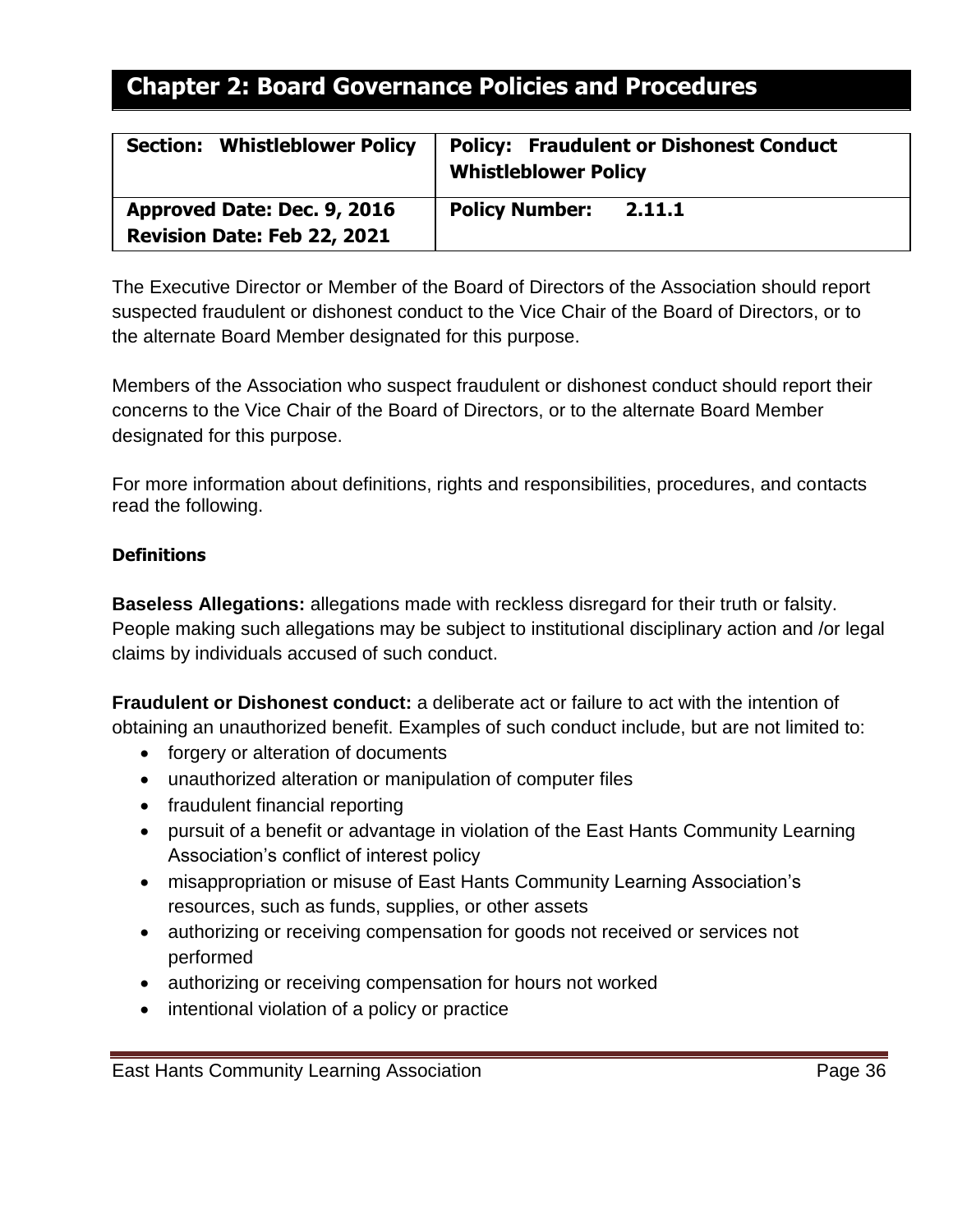| <b>Section: Whistleblower Policy</b> | <b>Policy: Fraudulent or Dishonest Conduct</b><br><b>Whistleblower Policy</b> |
|--------------------------------------|-------------------------------------------------------------------------------|
| Approved Date: Dec. 9, 2016          | <b>Policy Number:</b>                                                         |
| Revision Date: Feb 22, 2021          | 2.11.1                                                                        |

**Whistleblower:** an employee, volunteer or member who informs the Executive Director or the Vice Chair of the Board of Directors (or their designate) about an activity which that person believes to be fraudulent or dishonest.

## **Rights and Responsibilities**

It is the responsibility of all volunteers, employees and members to report suspected fraudulent or dishonest conduct. It is the responsibility of the Association's Board of Directors and its Executive Director to maintain a system where such conduct can be reported safely and without retaliation.

Reasonable care should be taken in dealing with suspected misconduct to avoid:

- baseless allegations
- premature notice to persons suspected of misconduct and/or disclosure of suspected misconduct to others not involved with the investigation
- violations of a person's rights under law

Accordingly, anyone faced with a suspected misconduct:

- should not contact the person suspected to further investigate the matter or demand restitution
- should not discuss the case with anyone other than the Vice Chair of the Board of Directors, legal counsel, or a duly authorized law enforcement officer
- should direct all inquiries from any attorney retained by the suspected individual to the Vice Chair of the Board of Directors
- Should direct all inquiries from the media to the Executive Director or the Chair of the Board of Directors.

### <span id="page-36-0"></span>**Whistleblower Protection**

East Hants Community Learning Association will use best efforts to protect whistleblowers against retaliation, as described below. It cannot guarantee confidentiality, however, and